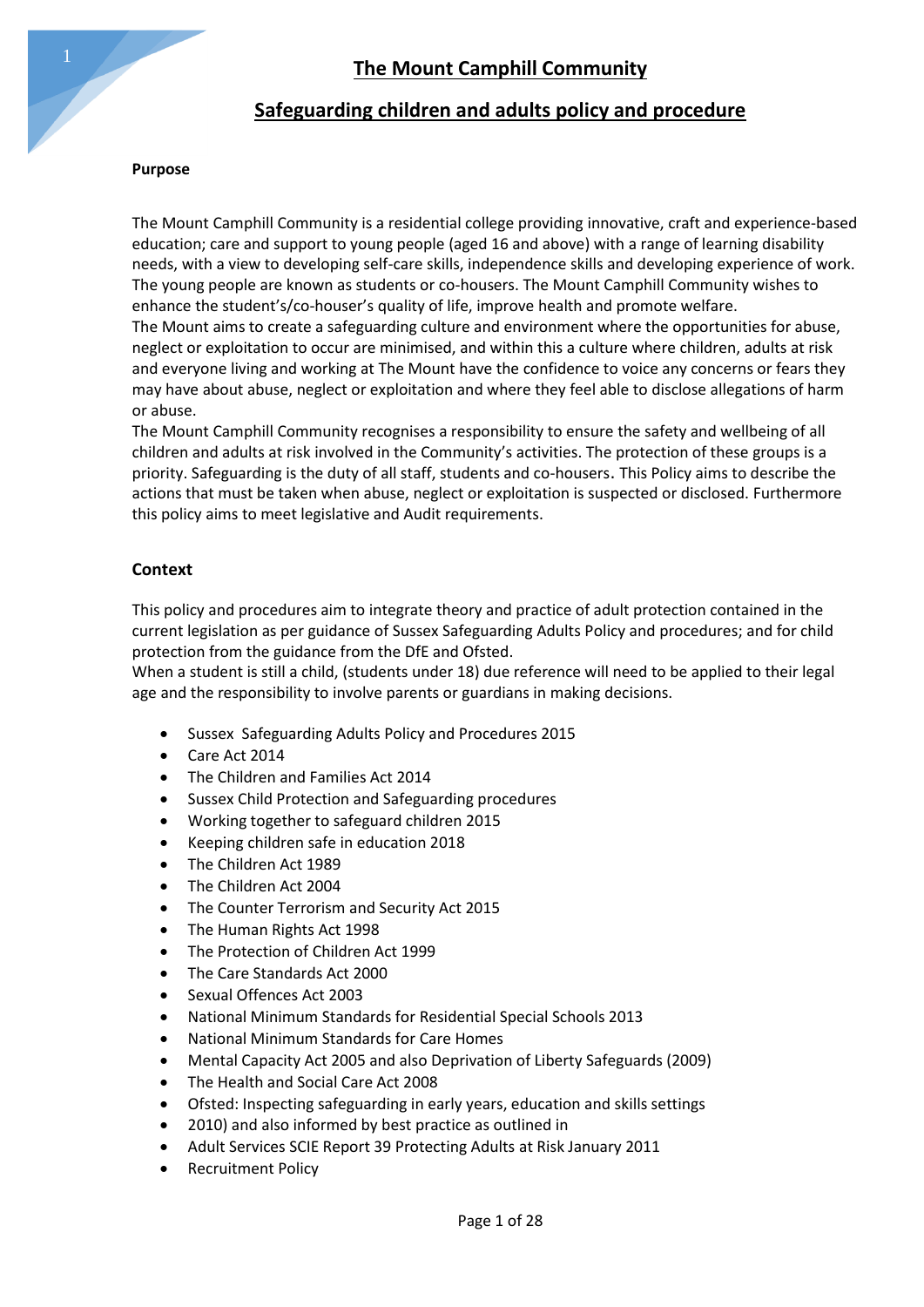# **Safeguarding children and adults policy and procedure**

- Whistle Blowing Policy
- Bullying Policy
- Complaints Policy
- Health and Safety Policy
- Challenging Behaviour Policy
- Behaviour Support Policy

### **Principles**

The Mount believes in and fosters the following principles in relation to the protection of children and adults at risk:

That safeguarding means protecting an adult's and a child's right to live in safety, free from abuse and neglect. Furthermore, to prevent young people's impairment of health and development and to ensure that young people are growing up in a safe and nurturing environment.

The Mount wishes to foster well-being and the achievements of best outcomes of young people at all times and not to grow complacent. In order to achieve this and to be awake to possible safeguarding concerns everyone supporting students and co-housers at The Mount must work with the principle 'it could happen here'.

The 'duty of candour' (CQC) principle is particularly relevant to safeguarding and The Mount is committed to working openly and transparently with students, families and all external stakeholders. Our aims are:

- To stop abuse or neglect wherever possible.
- Prevent harm and reduce the risk of abuse or neglect to adults and children with care and support needs.
- Safeguard adults and children in a way that supports them in making choices and having control about how they want to live.
- Promote an approach that concentrates on improving life for the adults and children concerned.
- Raise public awareness so that The Mount, alongside professionals, play their part in identifying and preventing abuse and neglect.
- Provide information and support in accessible ways to help our students understand the different types of abuse, how to stay safe and what to do to raise a concern about their safety or well-being.
- Address what has caused the abuse or neglect.

The Mount also believes that **Making Safeguarding Personal (MSP)** supports and empowers each vulnerable person to make choices and have control about how they want to live their own life. MSP is about having conversations with people about how responses to safeguarding situations can be made in a way that enhances their involvement, choice and control as well as improving their quality of life, wellbeing and safety.

MSP focuses on achieving meaningful improvements to our vulnerable people's lives to prevent abuse and neglect occurring in the future, including ways for them to protect themselves. Safeguarding arrangements should not prescribe a process that must be followed whenever a concern is raised, but instead take a more personalised approach.

### **Promoting wellbeing**

The Mount aims to promote wellbeing when carrying out any of its care and support functions. At the Mount wellbeing is at the heart of all care and support. This is described by the Care Act as the "the wellbeing principle".

2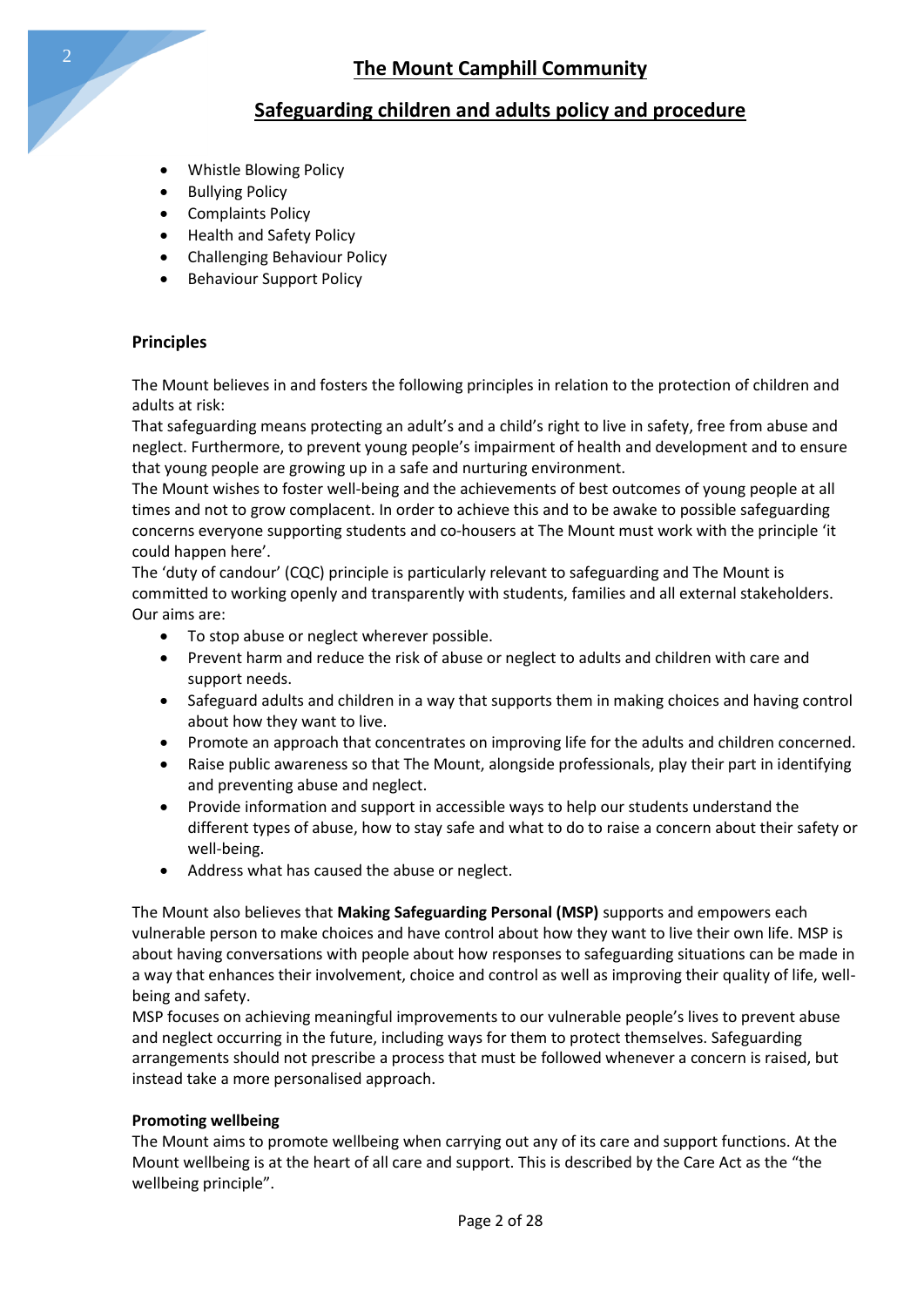Definition of wellbeing as described in the Care Act 2014 Wellbeing relates to the following areas in particular:

- Personal dignity (including treating the individual with respect).
- Physical and mental health and emotional wellbeing.
- Protection from abuse and neglect.
- Control by the individual over day-to-day life.
- Participation in work, education, training or recreation.
- Social and economic wellbeing.
- Domestic, family and personal life.
- Suitability of living accommodation.
- The student's and co-houser's contribution to society.

### **Preventing abuse:**

The most effective way to safeguard students and co-housers from abuse is to enable them to safeguard themselves. In order to safeguard themselves, people who support them should consider the following:

- o What kind of harm or exploitation the student/co-houser may be at risk of.
- o Where the risk might arise.
- o Who might potentially exploit or harm the student/co-houser.
- The welfare of children and adults at risk is paramount. All children, young people and adults at risk have an absolute right to a life free from abuse, neglect or exploitation.
- All children, young people and adults at risk should have access to relevant procedures and services for addressing issues of abuse, neglect and exploitation, including the civil and criminal justice system and victim support services.
- The protection of children and adults at risk is everyone's responsibility. We recognise a duty to care for all students at The Mount Community.
- All staff (teaching and non-teaching, employees and volunteers) working or involved with children and adults at risk have a **duty to report** and refer any concerns, however minor they may appear to be, about possible abuse, neglect or exploitation.
- The Community recognises that adults at risk may have the mental capacity to make an unwise decision, however as an organisation we recognise our duty to put appropriate and reasonable support in place to minimise the possibility of significant harm.
- All children and adults at risk whatever their age, culture, disability, gender, sexual orientation, racial origin, language and/or religious belief - have the right to protection from any form of harm.
- The Mount will follow statutory and specialist guidelines in working with children, young people and adults at risk when responding to all allegations and/or suspicions of abuse.
- The Mount is committed to supporting multi-agency training, education and information for everyone concerned to create a climate in which child and adult abuse is regarded as unacceptable. The Community acknowledges the value of staff training in supporting a respectful and inclusive culture, in enabling the identification of abuse, and in encouraging proactive communication about safeguarding concerns. All staff will therefore receive safeguarding training and training in the use of the Community's safeguarding policy and procedures every two years or when needed, in case of concerns. They will also receive training on Positive Approaches to managing and understanding behaviour that challenges.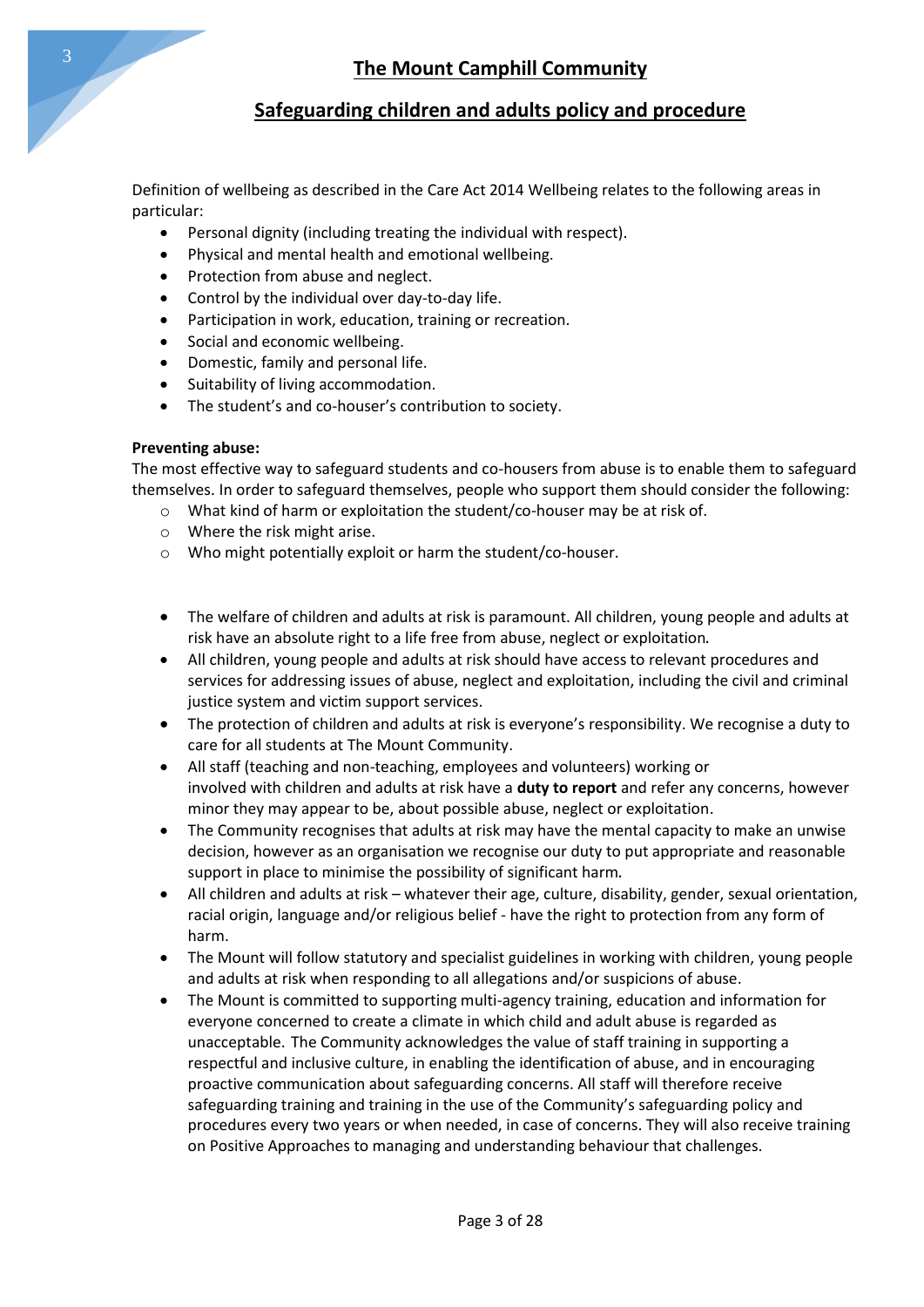# **Safeguarding children and adults policy and procedure**

- The Mount requires all staff who undertake regulated activity with students to hold an enhanced DBS disclosure acceptable to the Community.
- We recognise that all matters relating to child protection and the protection of adults at risk are confidential.

**The 6 key principles** as outlined by the Care Act, which underpin all adult safeguarding are

1. Empowerment

Students and co-housers being supported and encouraged to make their own decisions and give informed consent.

- 2. Prevention: It is better to take action before harm occurs.
- 3. Proportionality: The least intrusive response appropriate to the risk presented.
- 4. Protection: Support and representation for those in greatest need.
- 5. Partnership:

Local solutions through services working with their communities. Communities have a part to play in preventing, detecting and reporting neglect and abuse.

6. Accountability: Accountability and transparency in delivering safeguarding.

### **Roles and responsibilities**

### **The Mount Safeguarding Co-ordinator**

The Safeguarding Coordinator (Designated Safeguarding Lead/DSL)

- Is responsible for the overall coordination and management of all Safeguarding children and adults issues at The Mount, which includes reporting, assessment, investigation and following up of incidents.
- Provides support, supervision, advice to all staff at The Mount regarding safeguarding, supported by the Safeguarding Team.
- Plans and resources the appropriate assessment and supervision of students to ensure their safety and safeguarding in collaboration with tutors and house coordinators.
- Liaises with relevant stakeholders like families and social workers.
- Seeks appropriate support /guidance. This may include referring to the Local Authority Safeguarding Team or 'Channel'.
- Makes sure that there is a completed incident form and any other documentation necessary, which is kept securely in the individual's folder in the locked cabinet in the double locked office away from any other day to day documentation.
- Ensures that steps are taken to keep the abused child or adult safe while the initial enquiries are made.
- Is responsible for the initial training and refresher trainings of all members of staff as well as making sure that all members of staff work according to best practice.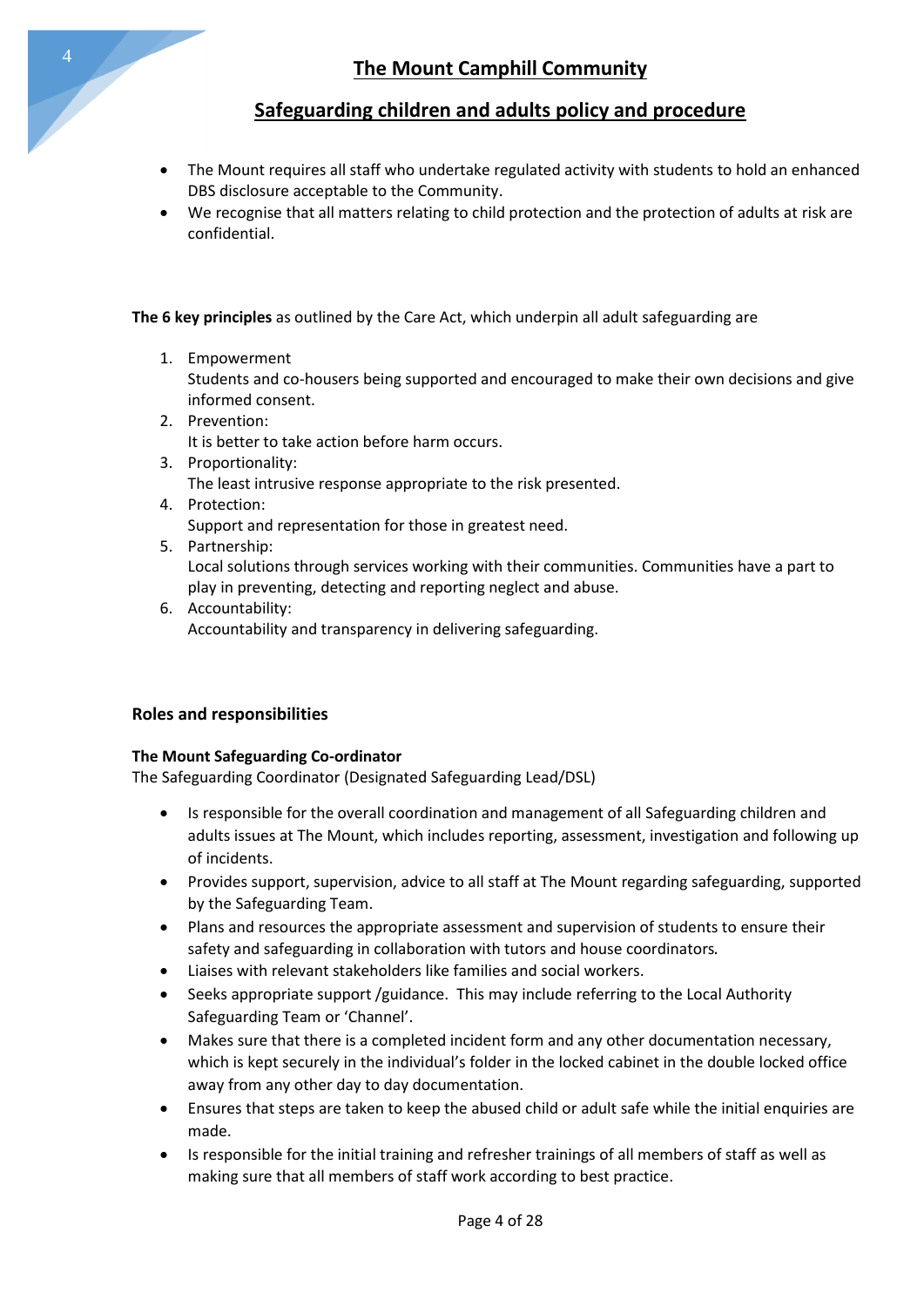# **Safeguarding children and adults policy and procedure**

- Is responsible to update their own training at least every two years.
- Is responsible for keeping up to date with best practice and legislation regarding safeguarding.
- Will report /discuss any incidents involving accidents and Health and Safety concerns with the Health and Safety Group, so that learning and follow up can take place.
- Will communicate (with the support of the team and the Health and Safety Group) all strategies designed to reduce the risk of further incidents.
- Will review this Policy annually.
- Will write regular anonymised reports (4 times a year and one annual summary overview) and updates to the board of trustees.

### **The Safeguarding Coordinator upon receiving an incident report of an allegation or suspicion of abuse or concerns will:**

• In the case of an incident that poses immediate danger, take necessary steps to ensure the safety of the student/co-houser in question and any other person who might be at risk. Listen and record concerns/allegations/disclosure.

• Assess the information received and, in consultation with the Safeguarding Team, decide on the appropriate steps of action.

• Ensure that the victim and the suspected abuser are separated from each other as soon as possible after the potential abuse is reported.

• Report the matter to the appropriate local authority team i.e. Children/ Adults at Risk Protection Teams and seek advice within one working day of the concern. Report to CQC when necessary.

• In some serious situations, it might be necessary for the safeguarding Co-ordinator to immediately

notify the police (and subsequently CQC) prior to contacting the local authority safeguarding team. • Ensure that the Safeguarding Incident Report is completed by or with the person who reported the original concern.

• Assess the situation at this point in the process and decide on appropriate next steps in collaboration with the safeguarding team and others involved such as the house coordinator, tutor or therapist.

• If necessary, and in collaboration with the safeguarding team, continue to: review the details of the case as required, share and review the advice from the local authority safeguarding team, plan actions that need to be undertaken in following up the details of the completed safeguarding form.

• Ensure that written records are kept of all conversations, meetings etc. relating to the safeguarding issue.

### **Procedure for the Safeguarding Coordinator if an allegation involves a member of staff (teaching and non-teaching, employees and volunteers) working with students**

The Safeguarding Co-ordinator will:

• Ensure that the victim is safe

Informs the Coordinator group

• Inform CQC and the Local Authority with regard to local authorities' multi agency safeguarding policy and procedure. The Local Authority and Safeguarding Co-ordinator will decide if the allegation meets the criteria for a Safeguarding meeting based on whether the member of staff working with students has:

- Behaved inappropriately in a way that has harmed or may have harmed a child/young person or adult at risk.
- Possibly committed a criminal offence against or related to a child/young person or adult at risk.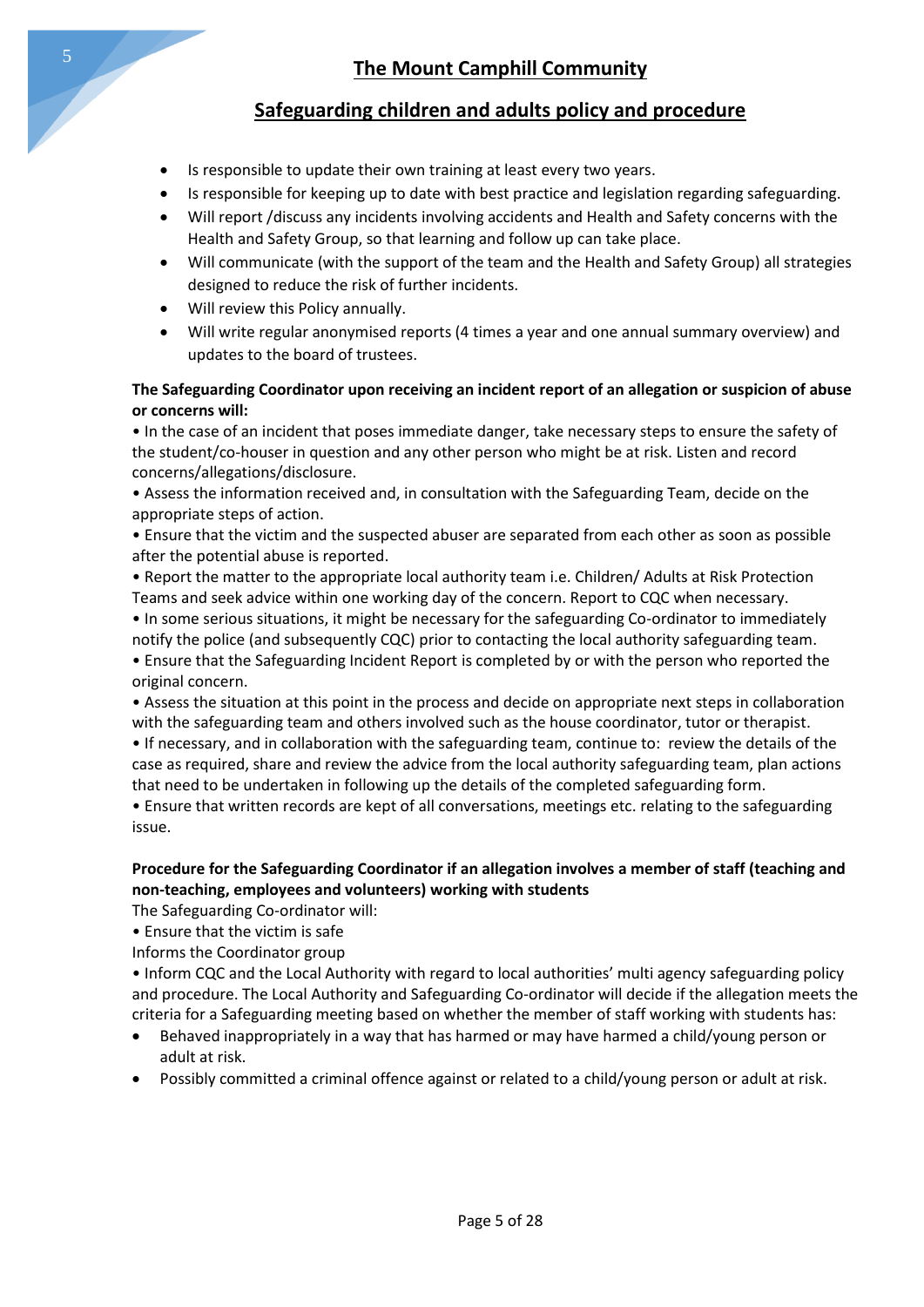### **Trustees**

The board of trustees has the overall legal and governance responsibilities for all activities at The Mount Camphill Community. A named trustee is responsible for overseeing safeguarding activities, reviewing incidents and for liaising regularly with the Safeguarding Co-ordinator.

The governing body will ensure that our College will safeguard and promote the welfare of students and work together with other agencies to ensure adequate arrangements within the College to identify, assess and support those students who are suffering harm.

All relevant policies will be reviewed annually (or when required) by the governing body. The governing body will not receive details of individual students' situations or identifying features of families as part of their oversight responsibility (unless the student concerned is an adult, has the capacity to decide on the issue of information sharing and wishes to disclose such detail)

### **House Coordinator/Tutors and therapists**

Are responsible to report any safeguarding concerns immediately to the Safeguarding Coordinator. This includes the awareness for all types of abuse as defined for children and adults (see below) and any concern regarding grooming or radicalisation.

### **Coordinator for care and support/ Registered Manager**

The Coordinator for care and support carries the overall responsibility for all safeguarding issues at The Mount and works in close cooperation with the safeguarding coordinator.

The Coordinator for care and support will notify CQC if and when necessary

The Coordinator for care and support recruits all long term co-workers in collaboration with the HR group and the home faculty, who work with children and adults at risk according to 'Safe from Harm' principles and in line with the Government's safer recruitment programme by ensuring that everyone working with children or adults at risk has undergone a Disclosure and Barring Service check at an enhanced level and is adequately trained and supervised within their working role.

The Coordinator for care and support ensures that appropriate recording and monitoring systems are in place.

### **Co-workers/ all staff**

Have the responsibility to raise concerns to the Safeguarding Coordinator or tutors/ house coordinators immediately if they have any concerns regarding the safety of a child or adult at risk. This includes the awareness for all types of abuse as defined for children and adults (see below) and any concern regarding grooming or radicalisation.

### **The Police**

The early involvement of the police may have benefits, in particular:

- It will help ensure that evidence is not lost or contaminated.
- Early referral or consultation with the police will establish whether a criminal act has been committed and this will give the opportunity of determining if and at what stage, the police need to become involved.
- A higher standard of proof is required in criminal proceedings than in disciplinary or regulatory proceedings (where the test is the balance of probability).
- Police officers have considerable skill in investigating and interviewing and their early involvement may prevent the abused adult being interviewed unnecessarily on subsequent occasions.
- Police investigations should proceed alongside those dealing with health and social care issues.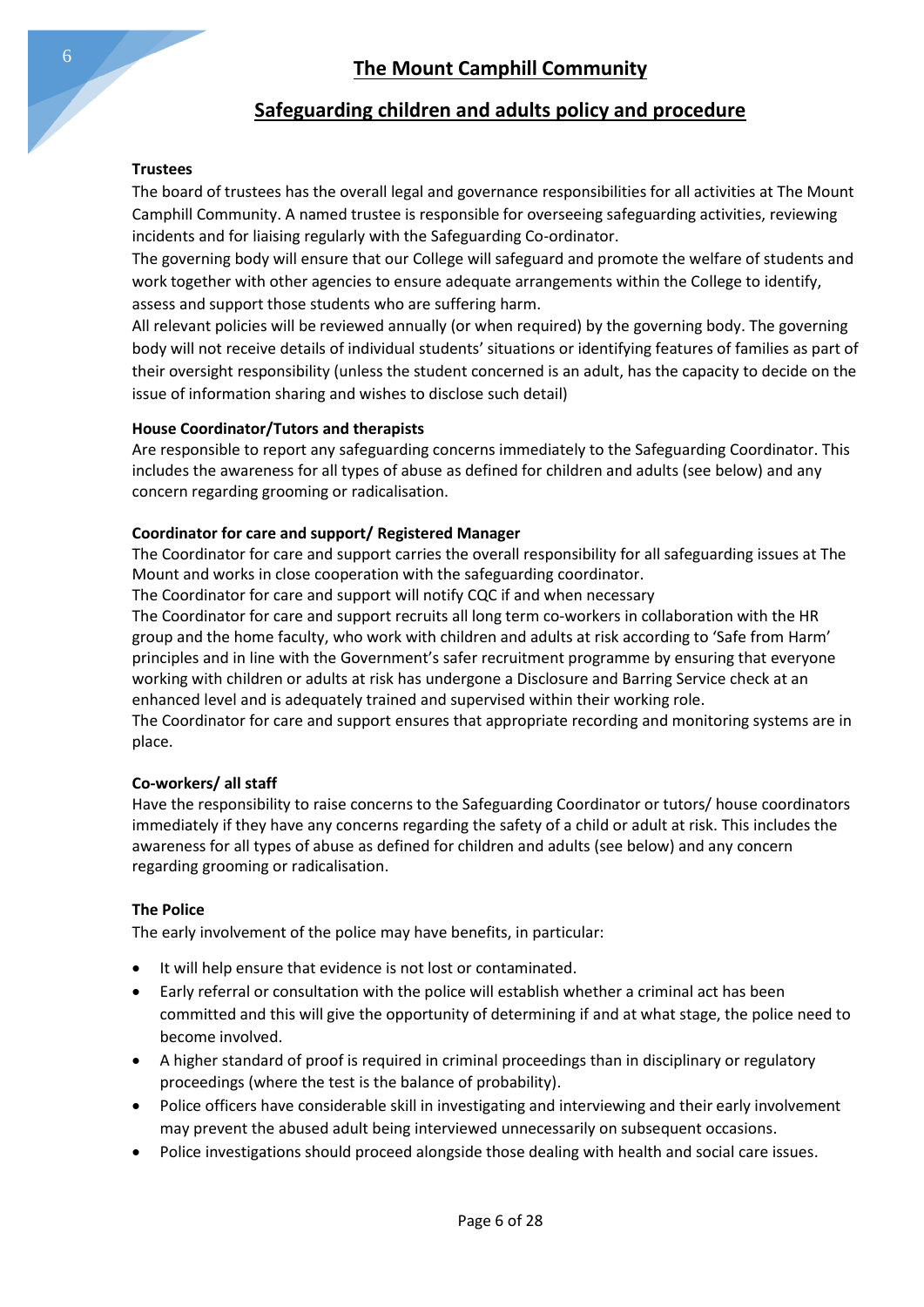

# **Safeguarding children and adults policy and procedure**

## **The Care Quality Commission (CQC)**

CQC ensures inspection reports are available on their website[: www.CQC.org.uk](http://www.cqc.org.uk/)

Informs Social Services when information is received that one or more service users may be or are at risk of abuse or neglect within registered establishments or their own homes.

Works jointly with other agencies where service users require a response under these procedures CQC may attend safeguarding meetings in respect of regulated services.

CQC will keep other agencies informed of any relevant enforcement action taken by the Commission on any regulated service.

Where a potential breach of Regulation(s) has occurred, CQC will undertake appropriate inspection activity.

CQC pursues statutory action where appropriate.

# **Response to referrals (Local Authority)**

The person who raises a safeguarding concern with one of the agencies to concerns about actual or suspected abuse should have their referral acknowledged, preferably in writing, with a summary of the action likely to be taken.

The child or adult at risk should be central to the whole process and be aware of, and participating in, any action taken or planned (as appropriate, particularly when this involves a child)

The **person alleged responsible** will need to be informed of the allegation and how this is done will be guided by the Safeguarding meeting. For example, the Police will want to manage this if there is a criminal investigation.

### **The person raising a concern (Alerter)**

Alerters can be any of the responsible people mentioned above as well as health workers, social workers, college staff, family members or any member of the public. The Alerter must use the procedures described below.

# **Procedures**

**Raising a safeguarding concern:**

# **In the event of an Incident or Accident**

1. Where someone is in immediate danger or seriously injured, immediately deal with the emergency first and call the emergency services on **999** if appropriate – to dial out press "9".

2. Call The Mount Safeguarding Adults and Children at Risk Team immediately (leaving a message where necessary):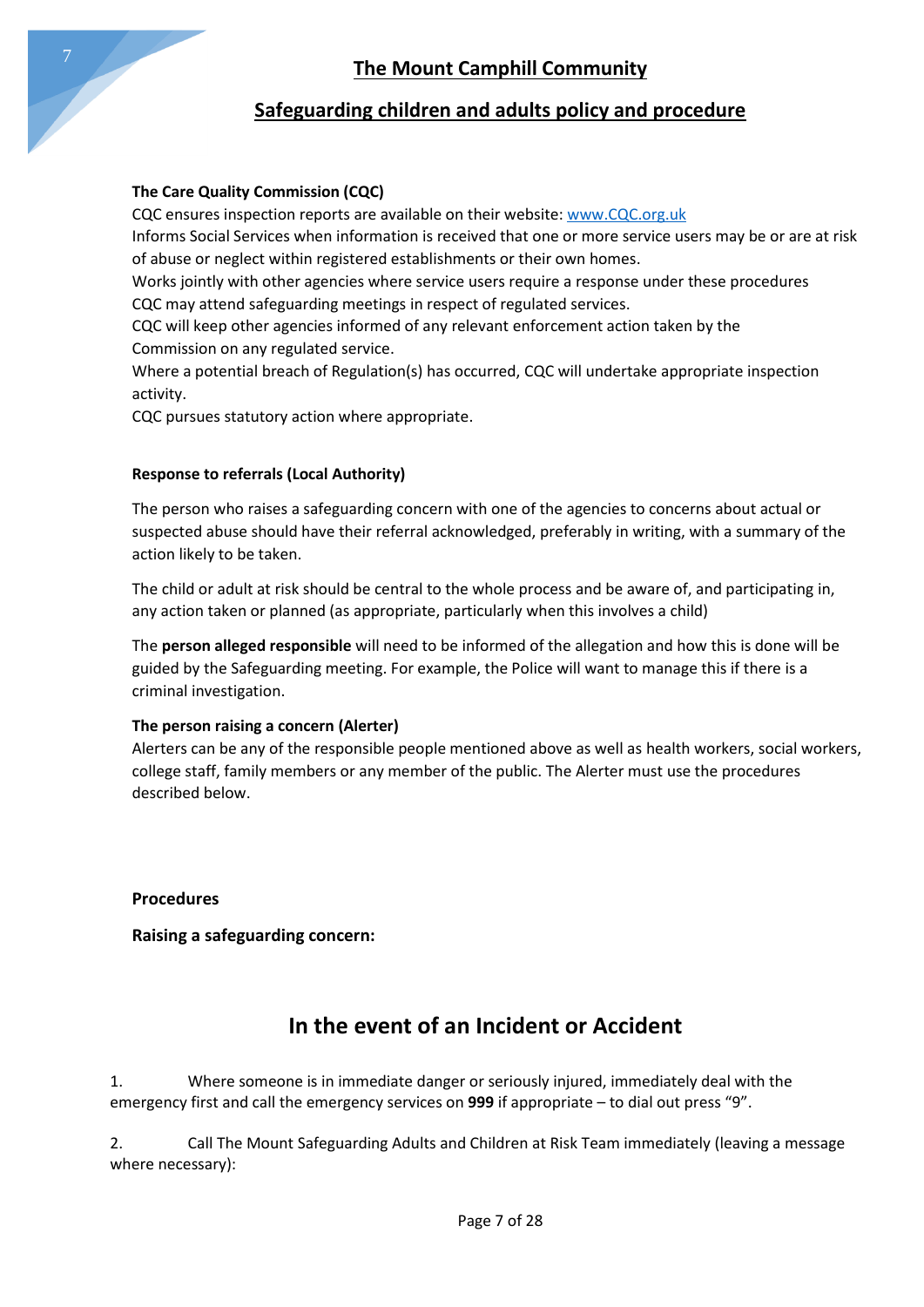

## **Safeguarding children and adults policy and procedure**

| <sup>1</sup> | Adrian Pye         | 782025 (ext. 246)                      |
|--------------|--------------------|----------------------------------------|
| <b>2</b>     | Valentina Monguzzi | 786174 (ext. 243 or 238 or office 244) |
| 3)           | <b>Sabine Hope</b> | 786178 (ext. 246) or 07827 778782      |

If you are unable to reach someone within 2 hours, please call:

#### Julie Newman

The Community Learning Disability Team (West)

tel: (01323) 747117

out of office hours tel: (01323) 636399

Explain the situation and ask for advice if necessary. **Any behaviours of concern that could lead to radicalisation, contact Adrian Pye, Valentina Monguzzior Sabine Hope**

3. On the same day, ensure that an Incident Form is completed and emailed to [incidents@mountcamphill.org](mailto:incidents@mountcamphill.org) If you need help, please ask Adrian, Valentina or Sabine. Incident Forms can be found on the M:Drive/AA-Policies/Current Forms/Safeguarding.

### The Mount Safeguarding Team will then follow the incident as appropriate.

If the student is under 18, deal with it as above. The telephone number for the Child Protection Services is: 01323 747373 and the number for the NSPCC (National society for prevention of cruelty to children) is 0800 028 0285. Alternatively call the Disability Duty Team for all age groups on: 01323 466050. Or contact Amanda Glover, Local Authority Designated Officer (LADO): 01323 466606/07825 782793 / Amanda.glover @eastsussex.gov.uk

4. If the incident was also an accident – if someone was injured or nearly injured – you should also make a note in the Accident Book and file appropriately in the Accident Folder (see Accident Procedure). If you need help, please contact Andrew Vestrini on 01892-786161

#### **Other important numbers:**

CQC: 03000 616161

Sussex Police: 0845 60 70 999

Social Care Direct: 0345 6080191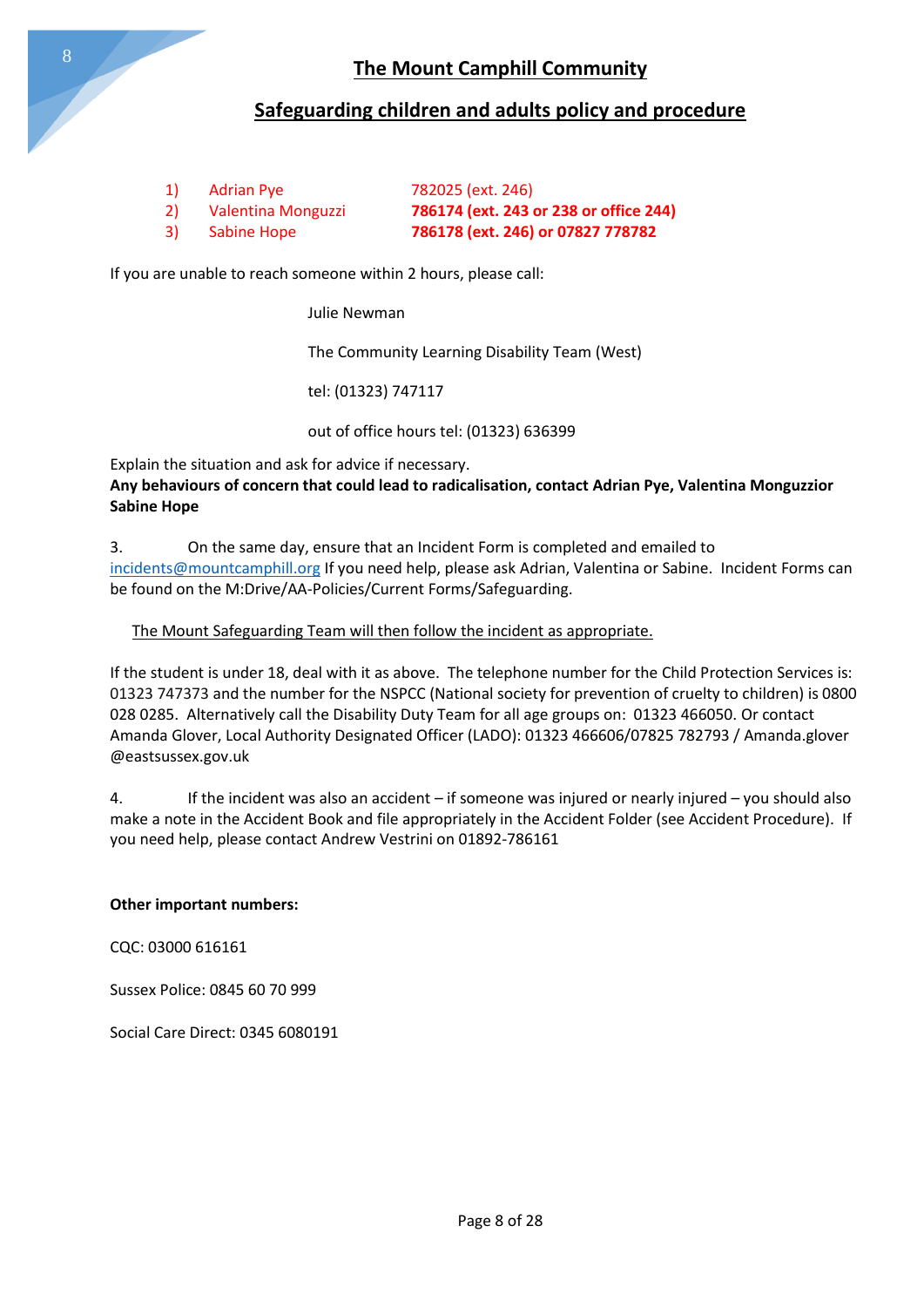### **Guidance on identifying an incident**

It may not be clear sometimes if an incident should be reported. For example, if a student had an argument or nearly hit someone but nobody was hurt, offended or injured. In these circumstances, it is always best to report and discuss the situation either with one of The Mount Safeguarding Team or with the Community Learning Disability Team (West). If the issue is not considered an incident, then it will be quite clear after discussion that this is the case. **Always check. Always report.**

All allegations and suspicions of abuse will be taken seriously and responded to swiftly and appropriately. The need to protect the child or adult at risk is paramount. It is therefore the responsibility of all staff to report any safeguarding concerns they may have and not to decide whether a concern constitutes abuse or not without seeking advice of the safeguarding Coordinator/Team. Even if a member of staff thinks or believes that an allegation or disclosure may be untrue, it is still their duty to report it. It is not the job of staff to investigate any safeguarding concerns they may have.

The following procedure must be followed by all college staff or volunteers when:

- A student discloses to them that abuse has, or may have, occurred.
- They witness an incident that would be considered to be abusive.
- They have a significant concern that a student may have been or is being abused

The response to an incident has to be proportionate to the event and those responsible have to keep in mind the empowerment of the person who has been affected. The individual must feel in control and in this consent it is important to include the individual and seek consent.

#### **Receive**

• When a student/co-houser makes a disclosure of abuse, staff will not question the alleged victim about the incident.

• At this point it is not appropriate to gather specific information about what has happened. Avoid leading questions; respond to the student/co-houser but do not interrogate as any further questioning by staff could affect the validity of any statement collected by the police at a later date.

- Listen without displaying shock or disbelief.
- Accept what you are told; you do not need to decide whether or not it is true.
- Clarify anything you do not understand and repeat back what has been said.

#### **Reassure**

- Acknowledge the person's courage in making a disclosure.
- Do not promise confidentiality.
- Avoid making statements or promises that are incorrect or unrealistic.
- Remind them they are not to blame; avoid criticising the alleged perpetrator.
- Do not promise that "everything will be all right now" (it might not be).

#### **Respond**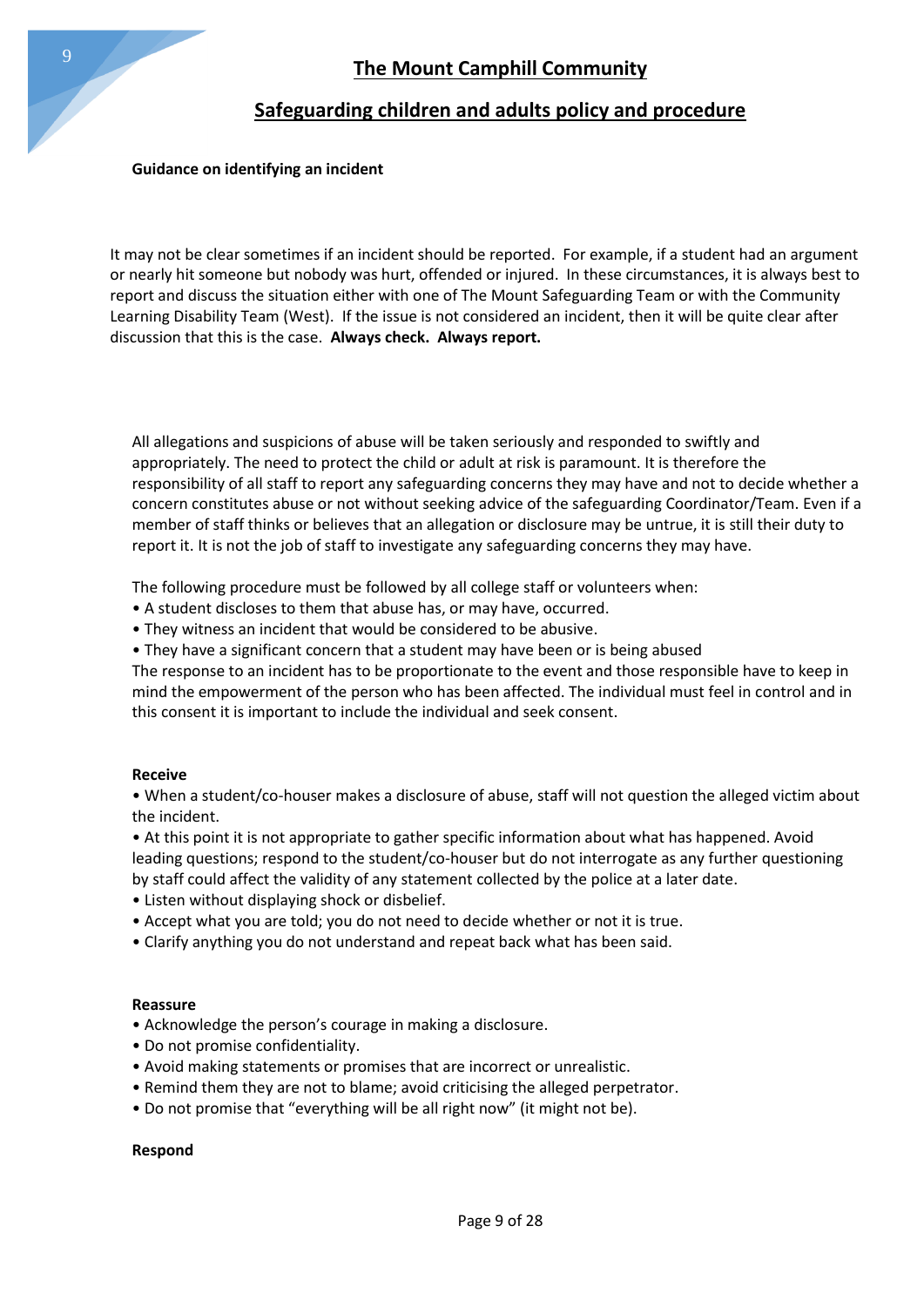• The student or co-houser may be in a state of shock or very anxious, therefore it is important to explain carefully what you will do next, i.e. inform the Safeguarding Coordinator.

• Always encourage and allow the individual to be involved in any next steps and where possible support the individual to speak directly to the Safeguarding Coordinator, accompanied by a supportive adult if wished for by him/her.

- Seek to ensure the person's safety.
- Do not confront the alleged perpetrator.

• If the alleged abuse happened very recently, do not allow access to any room where this may have occurred. Any items handed on by the victim are to be passed to the Safeguarding coordinator.

### **Record**

- Recording must be done as soon as possible and during the disclosure if appropriate, including:
- o Name of student/co-houser and date of disclosure.
- o Facts of the conversation/disclosure.
- o Date and time of the alleged incident(s).
- o Use of the individual's own words where possible.
- o Your observations of the student's/co-houser's behaviour, appearance and emotional state.
- Cross out mistakes with one clear line but do not use Tippex and do not destroy your original notes.
- They may be needed later on and must be given to the Safeguarding Coordinator.

### **Support**

• Making a disclosure can be emotionally and psychologically traumatic and/or distressing. It is therefore important to consider what kind of support will be needed for the individual.

• Student/co-houser's disclosures and allegations can be extremely stressful and time consuming; it is important to ensure you, as the recipient, seek appropriate support through discussion with your supervisor or directly with a safeguarding team member as appropriate.

### **Responding to a Disclosure**

The abused person may not understand they are being abused and so not realise the significance of what they are telling you. Some disclosures may happen many years after the abuse. There may be good reasons for this, the alleged abuser may no longer be working with them, and the abused person may feel threatened.

When someone discloses to you remember you are **not investigating:**

- Do stay calm and try not to show shock.
- Do listen very carefully.
- Do reassure the person they have done the right thing by telling you.
- Do record what the person has told you using their words.
- Do tell the person you are treating the information seriously.
- Do be aware there may be the possibility of forensic evidence.
- Do reassure the person that they are not at fault and will not be blamed.
- Do tell the person that you will need to share their disclosure with the appropriate person i.e. Designated Safeguarding Lead (DSL) in the community. This will be done with the person's consent, however, in specific circumstances the DSL may need to contact other appropriate agencies, including The Local Authority Safeguarding team in Uckfield, Social Services, Police and the Quality Care Commission (CQC), without the adult at risk's consent. The person's wishes will, however, be listened to and explanations for decisions will be given at all stages. The abused person should be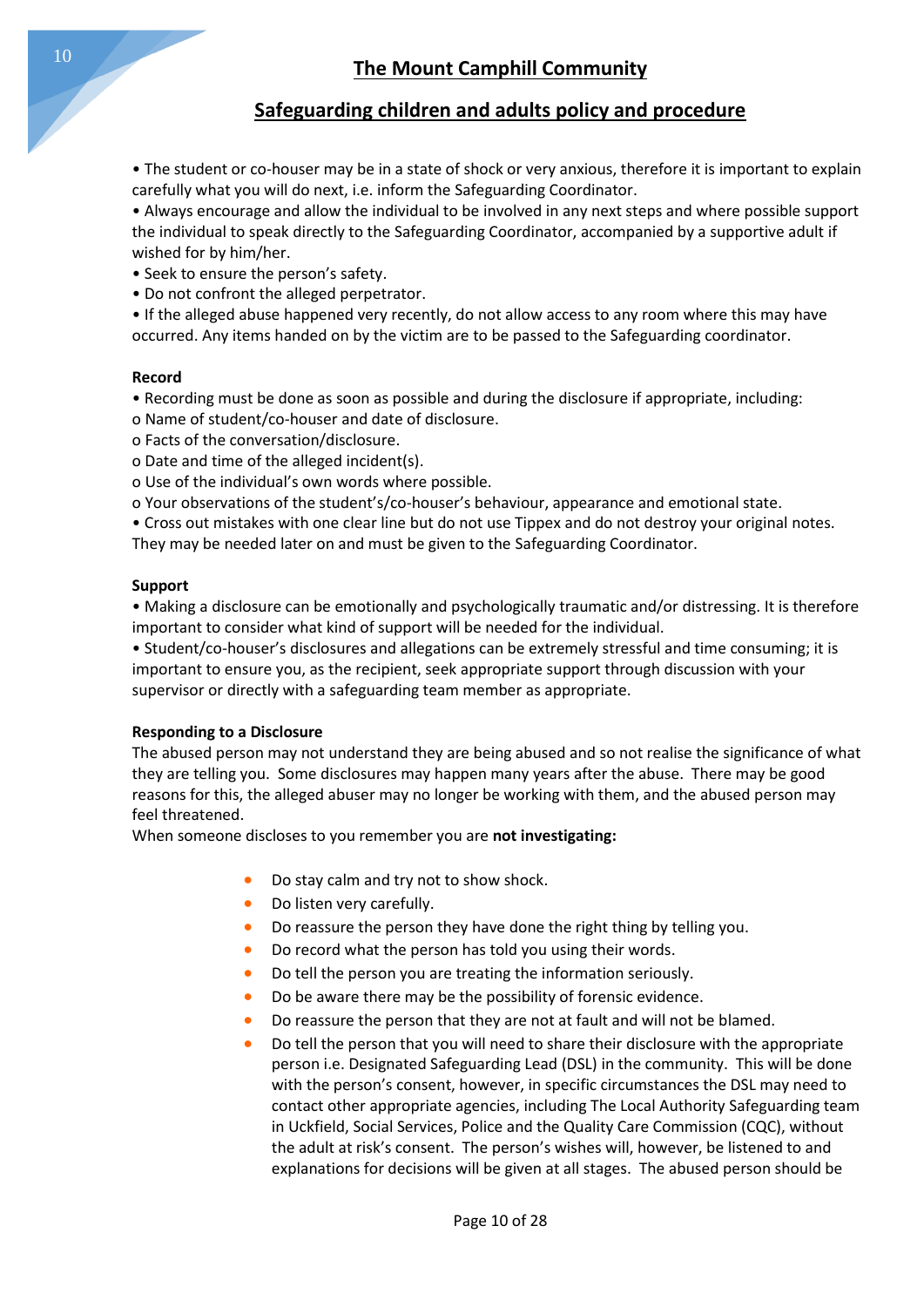

given the option to inform their family if they wish, however this is their decision and this decision will need to be recorded. If a child has been the victim of abuse the family will be informed and involved.

- If a referral is made but the adult at risk is reluctant to continue with the investigation, this will be recorded and discussed with the DSL. This then enables the best support and protection for the adult at risk. However a discussion with other appropriate agencies will need to take place and should be recorded.
- **Do not** press the person for more details.
- **Do not** pass on the information to anyone other than the DSL or other relevant professional.
- **Do not** contact or speak to the alleged abuser about the allegation. The accused person may need to be suspended. This does not mean the person accused is guilty. Enough time needs to be given for facts to be gathered.
- **Do not** promise to keep secrets.
- **Do not** make promises you cannot keep (such as ' I will not let this happen to you again').

### **Procedure in the case of witnessing abuse and/or assault**

• Seek to ensure the person's safety, without endangering yourself

• Assess the situation and where someone is at severe risk of harm contact the emergency services by dialling 999.

• Contact the Community's Safeguarding Coordinator or a member of the team (see chart) immediately

• Seek to ensure the student has no contact with the alleged abuser. It may be necessary to inform other staff that there has been an incident but information passed to them must be kept to a minimum.

### **Procedure where a member of staff or volunteer has concerns of abuse and/or neglect**

• Discuss concerns directly with the Community's Safeguarding Coordinator or the Coordinator for care and support.

• If the concerns involve an adult working with students, please refer to the Whistle Blowing Policy and Procedure for guidance.

### **Informing families of students**

The Mount Camphill Community aims to work with parents/carers in all safeguarding matters unless:

• The parent/carer or close family member is suspected of being involved with the alleged abuse.

• The Safeguarding Coordinator has reasonable grounds to suspect that talking to the parent/carer may put them or the vulnerable person in danger.

• The vulnerable person is over the age of 16\* and has the capacity to decide to ask the community not to inform their parent/carer; in these circumstances we will work actively with the vulnerable person to clarify and understand the reasons for their decision. (\*This will depend on the issue but largely, consent to sharing information is set at the age of 16) Ref: MCA 2005.

### **Informing external agencies**

The college will inform the Local authority in accordance with local Multi –Agency Safeguarding policies and procedures within 24 hours, in the event of a possible, alleged or suspected abuse or serious cause for concern. The Coordinator for care and support will inform the Care Quality Commission (CQC) and Local Authorities of all alleged or suspected cases of abuse or serious causes for concern at the same time as the Local Authority safeguarding team is first involved.

When an incident of abuse has been perpetrated (or allegedly perpetrated) against an adult at risk who lacks capacity with regard to the specific issue, the Local Authority may appoint an Independent Mental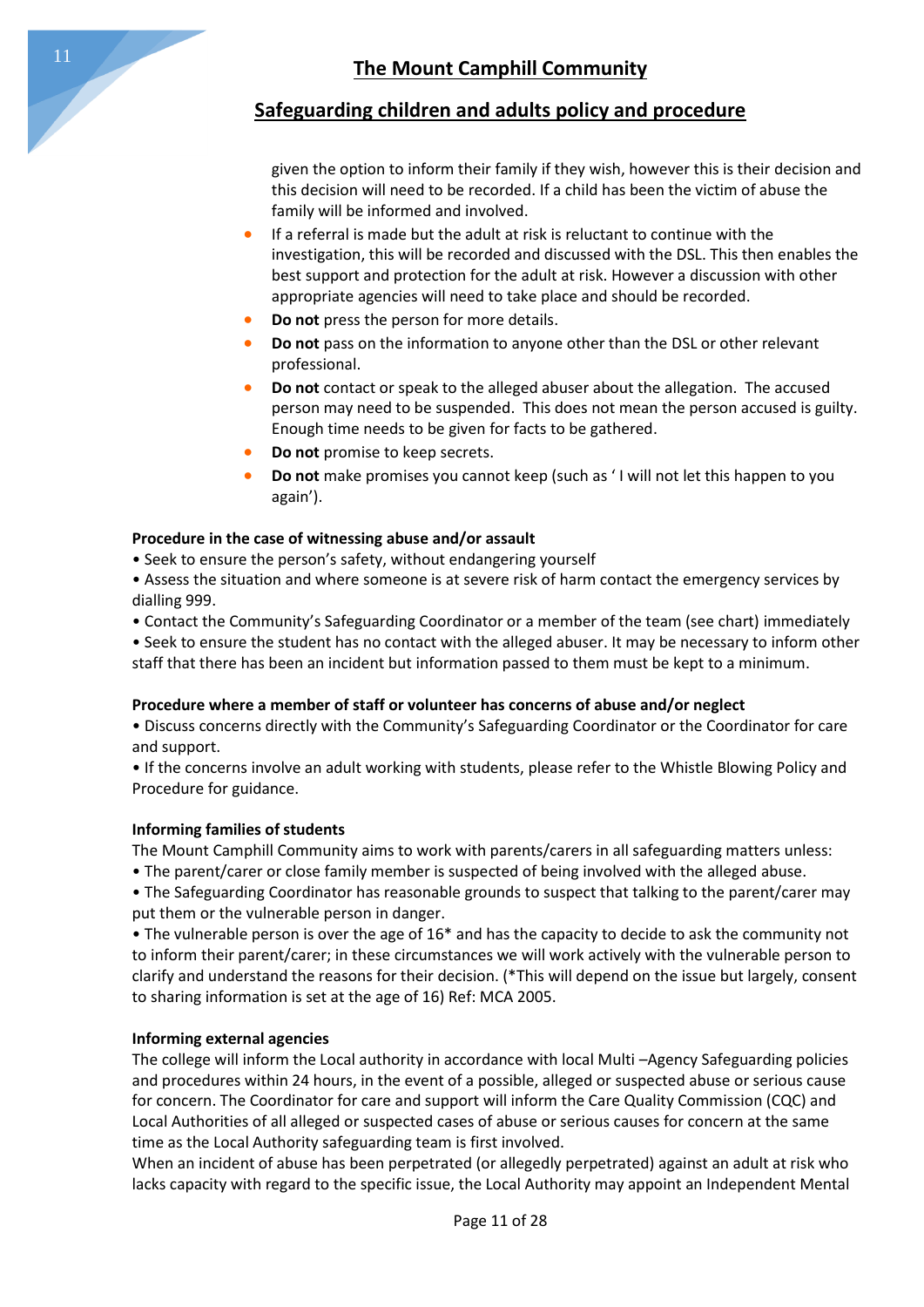Capacity Advocate (IMCA) under s 35 of the Mental Capacity Act 2005. The IMCA is usually appointed at the time of creating a safeguarding plan for the adult at risk and their role is to ascertain the individual's wishes and preferences; to give support, and to explore alternative options with the person.

### **False Allegations of Abuse**

People can sometimes make false allegations of abuse.

Formal risk assessments should be written for people who are known to have told falsehoods in the past about being victims. All allegations of abuse must be heard and investigated but some allegations can be conducted more softly because of the record of previous falsehoods. The involvement of the police is generally helpful.

After an investigation has concluded that there is no evidence to support an allegation, the person accused should be given a written exoneration and acknowledgement of the stress involved in the investigation.

### **Suspension of a member of staff (employed or voluntary)**

The Mount Camphill Community recognises that when an allegation is made against an adult working with students it can be a difficult and distressing experience for the adult concerned and others who are involved in reporting or managing the allegation, accordingly the community will seek to support all such staff through the appropriate supervisors and other relevant colleagues.

When a member of staff or volunteer is suspended following a safeguarding allegation against them, it is important to remember that suspension is a neutral and not a disciplinary act. No presumption of guilt can or should be made.

Following the suspension of a member of staff or volunteer, neither the suspension nor the issues precipitating it should be discussed with others. Where a member of staff or volunteer is returning to work following an investigation, specific measures will be put in place to support them, i.e. additional trainings and supervision until necessary.

# **Annexes**

A Safeguarding concern is where an adult or child who has needs for care and support (whether or not these needs are being met) may be experiencing, or is at risk of abuse and neglect and as a result of their care and support needs is unable to protect themselves against either the risk of, or the experience of abuse or neglect.

#### **Who is an adult at risk?**

This relates to an adult who meets the following "3 key test":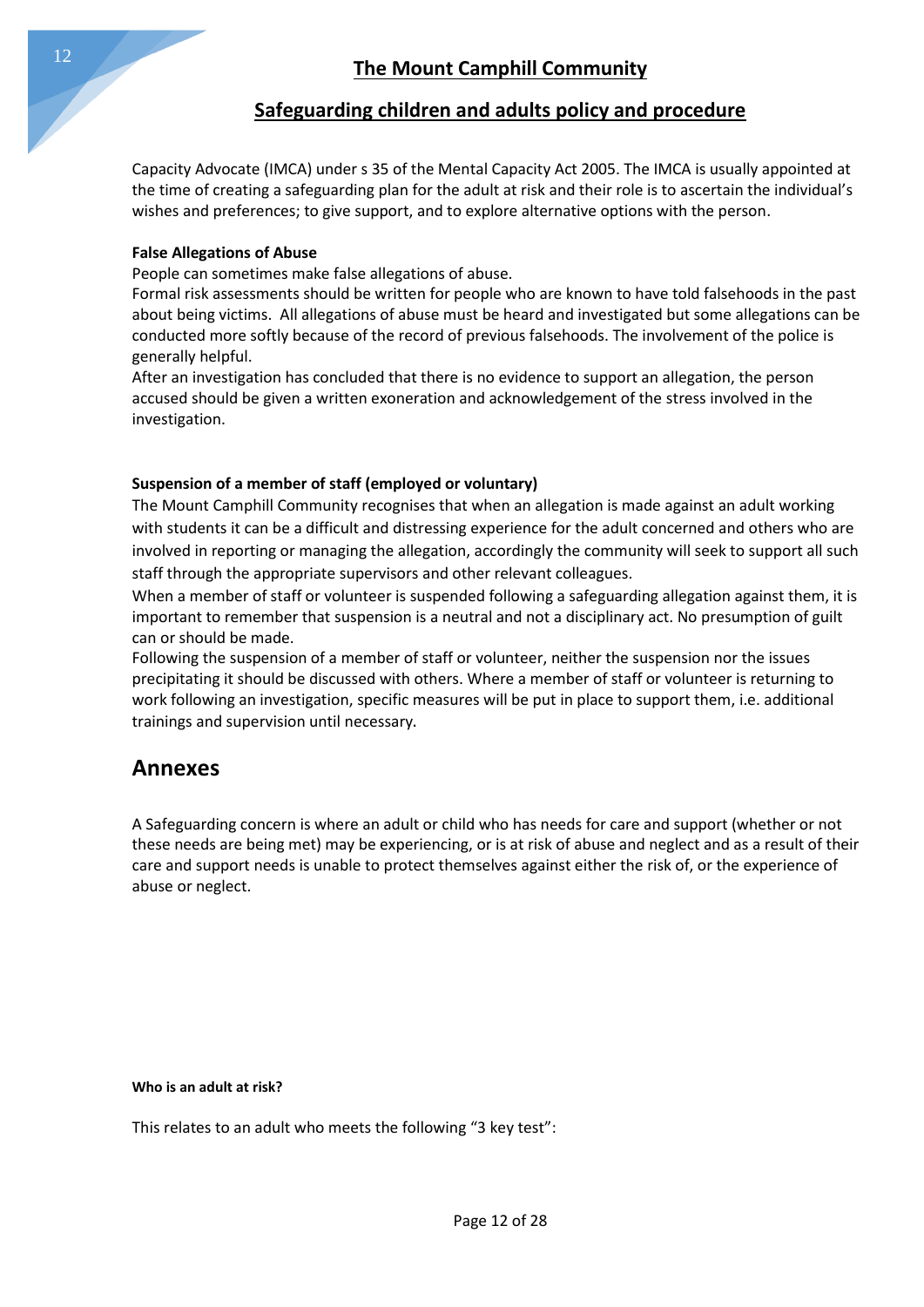- The adult had needs for care and support (whether or not the local authority is meeting any of those needs).
- The adult is experiencing, or is at risk of, abuse or neglect.
- As a result of their care and support needs, the adult is unable to protect themselves from either the risk of, or the experience of abuse or neglect.

### **Child**

A young person under the age of 18. However, in line with the Sexual Offences Act 2003, this age limit may be extended for young people with Learning Difficulties and/or Disabilities (LLDDs).

All staff (employed and volunteers) should be aware that the main types of abuse when concerned with children are:

- **•** Physical Abuse
- Emotional Abuse
- Sexual Abuse
- Neglect

These types of abuse are described below. Furthermore, when considering safeguarding children the following types of abuse are defined:

#### **Radicalisation:**

This is where children and young people are taught extreme, often violent, ideas based on political social or religious beliefs. Signs of exposure to radicalisation could be behaviour changes, changes in the way they speak with others or having a new circle of friends, use of extremist terminology reading material or messages.

#### **Child trafficking**

This means recruiting, moving or receiving a child through force, trickery or intimidation to take advantage of them. Signs and symptoms could be a domineering adult accompanying the child all the time and speaking for them. The child could appear withdrawn, compliant and unkempt, or show little or no use of the English language

#### **Female genital mutilation (FGM)**

Means to remove, constrict or otherwise disfigure a girl's labia or clitoris for non-medical reasons, in most cases before they reach the age of 8. Some communities may use religious, cultural or social reasons to justify FGM, but it is a form of abuse. Signs and symptoms could range from severe pain and bleeding and chronic infections to psychological, mental health and sexual problems or damage the reproductive system and infertility. Girls might be taken abroad to carry out FGM, awareness for extended holidays is necessary**.**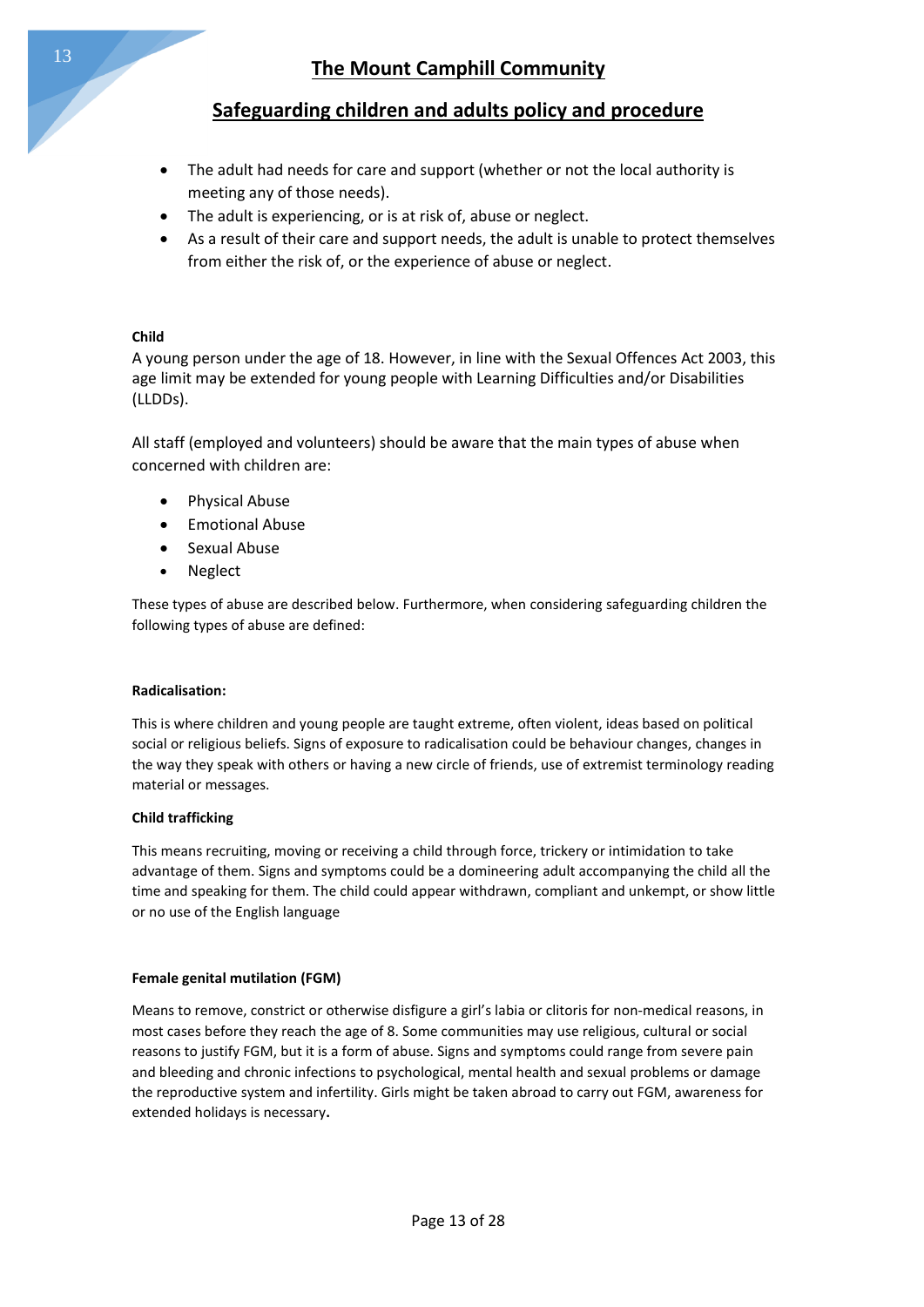#### **Harm and significant harm**

The term "harm" should be taken to include not only ill treatment (including sexual abuse and forms of ill treatment that are not physical), but also the impairment of, or an avoidable deterioration in, physical or mental health. It should also be taken to include the impairment of physical, intellectual, emotional, social or behavioural development.

The impact of harm upon a person will be individual and depend upon each person's circumstances and the severity, degree and impact or effect of this upon that person.

The following would indicate that the effect of harm for the person is likely to be significant:

- The person's life could be or is under threat, for example due to neglect or physical abuse;
- There is or could be a serious, chronic and/or long lasting impact on the person's health/physical/emotional,/psychological wellbeing;
- The person has little or no choice or control over vital aspects of their life, environment or financial affairs.

#### **What is Abuse?**

Abuse is:

"A violation of an individual's human and civil rights by another person or persons" Abuse may consist of a single act or repeated acts. See also description of the different types of abuse.

#### **Who can be an Abuser?**

Children or adults at risk may be abused by a wide range of people including relatives and family members, professional staff, co-workers, volunteers, paid workers, other vulnerable adults or children (peer on peer abuse), neighbours, friends and strangers. There is often a particular concern when abuse is perpetrated by someone in a position of power or authority who uses his or her position to the detriment of a child or adult at risk. This is particularly relevant to people lacking mental capacity.

#### **Peer on peer abuse**

Children can abuse other children, this is generally referred to as peep on peep abuse and can take many forms. This can include (but is not limited to) bullying, sexual violence and sexual harassment, physical abuse, sexting and initiating violence. With regards to sexual violence and sexual harassment, it is important for staff not to dismiss behaviour as 'banter', 'part of growing up' or 'just having a laugh' as this may normalise behaviour that is potentially criminal in nature.

#### **In what circumstances can abuse occur?**

Abuse can take place for a number of reasons that may be inter-related and complex. The following factors could indicate that an adult may be at risk of abuse, due to their situation or circumstances.

#### **The individual:**

- Poor communication or communication difficulties.
- History of falls and or minor injuries.
- Physical and/or emotional dependence on others.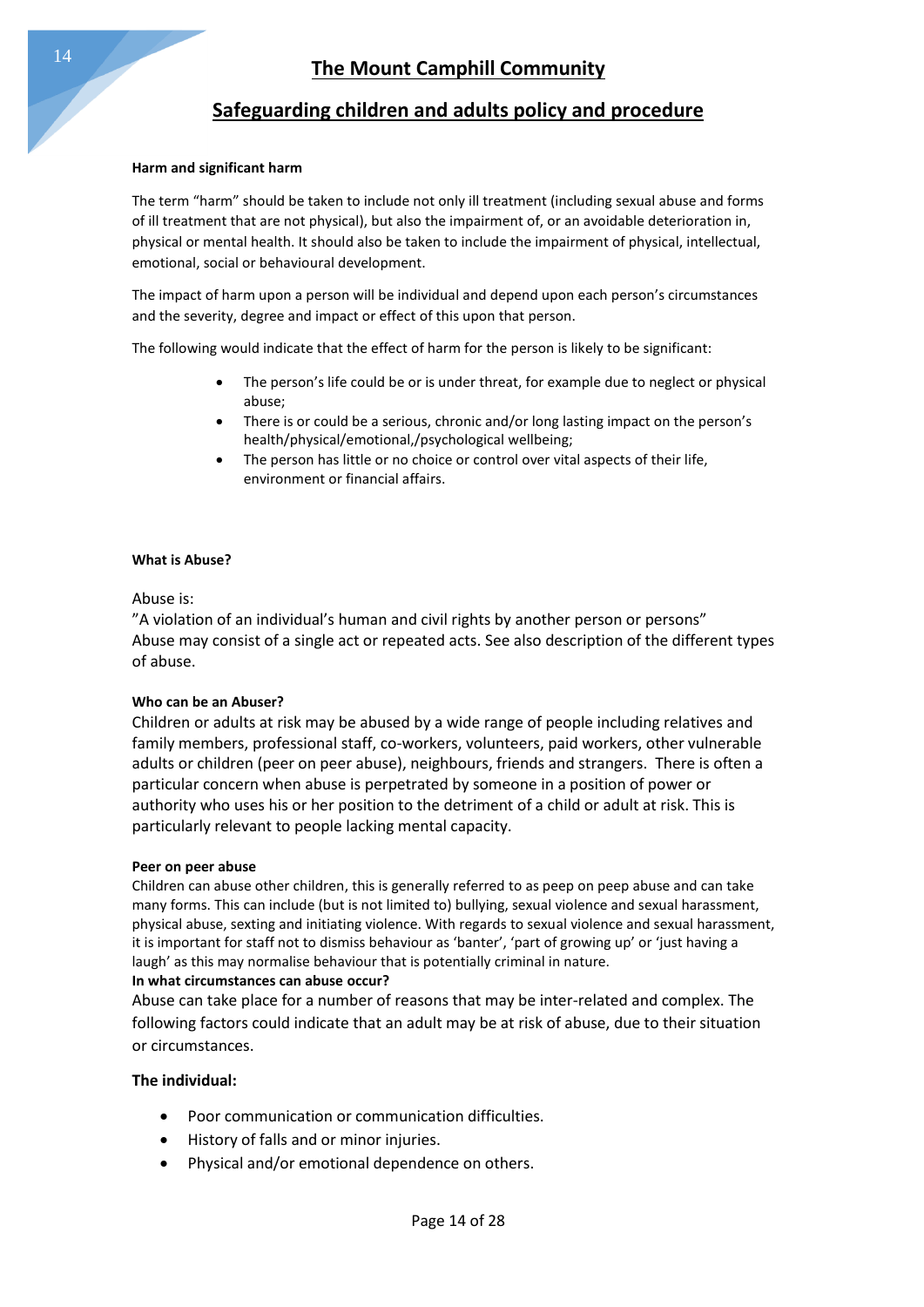- Lacking capacity to make key decisions.
- Rejection of help.
- Aggression.
- Self-injurious behaviour.
- History of repeatedly making allegations of abuse.
- High level of reliance on others to meet their care needs or manage their financial affairs.
- Substance misuse.
- History of violent relationships within the family or social networks.
- Having a role as a carer.

### **The environment:**

- Overcrowding.
- Poor or insecure living conditions, homelessness.
- Geographical isolation.
- Poor management and / or high staff/co-worker turnover or insufficient staff/coworkers.
- Other adults with challenging behaviour.

### **Relationships:**

- Unequal power relationships
- Increased reliance on others by the student.
- Significant change in the relationship between the student and the co-worker.
- Isolation of the co-worker, due to the demands of caring, leading to a lack of practical and emotional support.
- **•** Financial difficulties.
- Absence of the co-worker.
- Poor quality of care, support or treatment.

Abuse can include targeted fraud or scams perpetrated by complete strangers, or the person responsible for abuse can be someone known to the adult who is in a position of trust and power.

 The seriousness or extent of abuse is often not clear when anxiety is first expressed. It is important, therefore, when considering the appropriateness of intervention, to approach reports of incidents or allegations with an open mind. In assessing seriousness, the following factors need to be considered:

- · The **vulnerability** of the individual.
- · The **nature and extent** of the abuse.
- · The **length of time** it has been occurring.
- · The **impact** on the individual.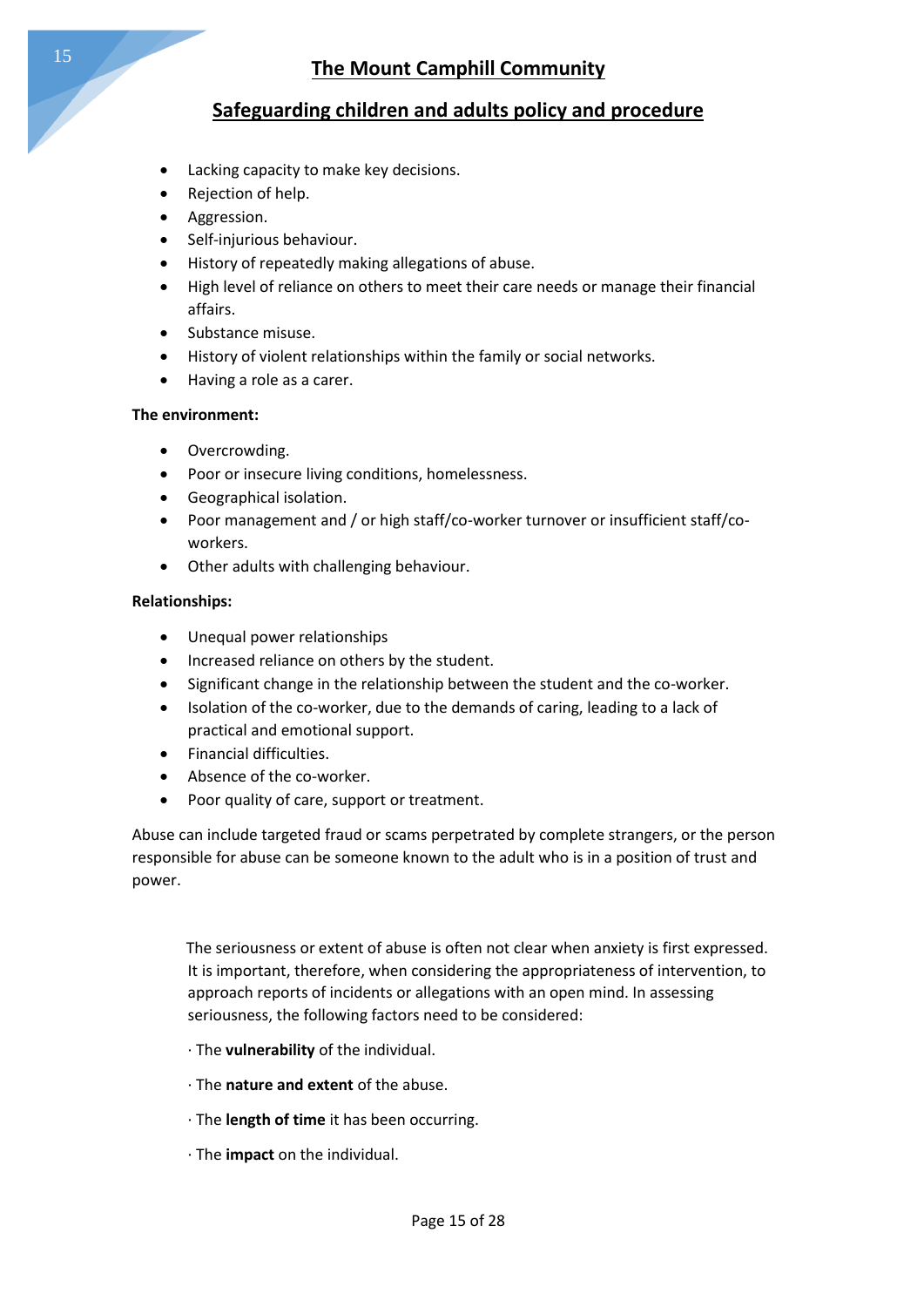**Remember:** concerns, no matter how minor, should be reported to the Safeguarding Lead as this may lead to identifying patterns of behaviour that could lead to more serious incidents or concerns.

**Restraint:** Unlawful or inappropriate use of restraint or physical interventions and/or deprivation of liberty are abuse.

**Restrictive physical interventions** are only justified when they are used by a Positive Behaviour Management trained person and only when used in the best interest of the person and/or to protect the safety of others. Where these are necessary the least restrictive approach should always be used. Any interventions must be in line with the Mental Capacity Act and Deprivation of Liberty Safeguards Code of Practice and must be agreed with the individual who challenges or through a best interest agreement involving families, social workers and other relevant stakeholders.

For further information on restraint, see the Policy for students with challenging behaviour.

### **Types, Signs and Symptoms of Abuse**

Sometimes vulnerable people may experience more than one type of abuse, for example financial abuse and physical abuse.

The Care Act 2014 outlines the different types and patterns of abuse and neglect, and the different circumstances in which they may take place. This is not intended to be an exhaustive list but a guide as to the sort of issues or behaviour which could give rise to a safeguarding concern. The safeguarding duties apply to an adult who:

- $\circ$  Has needs for care and support (whether or not the local authority is meeting any of those needs), and
- o Is experiencing, or at risk of, abuse or neglect, and
- o As a result of those care and support needs is unable to protect themselves from either the risk of, or the experience of abuse or neglect.

It is important to be aware and alert to signals, non-verbal communication, or change of behaviour as this could indicate poor practice that may be being hidden or denied. Sexual and psychological signs and signals can be very similar due to the emotional impact and degree of manipulation that may be carried out in 'grooming' a victim.

### **Physical abuse**

This may be defined as "the use of force, or any action, or inaction which results in pain or injury or a change in the person's natural physical state" or the "non-accidental infliction of physical force that results in bodily injury, pain or impairment".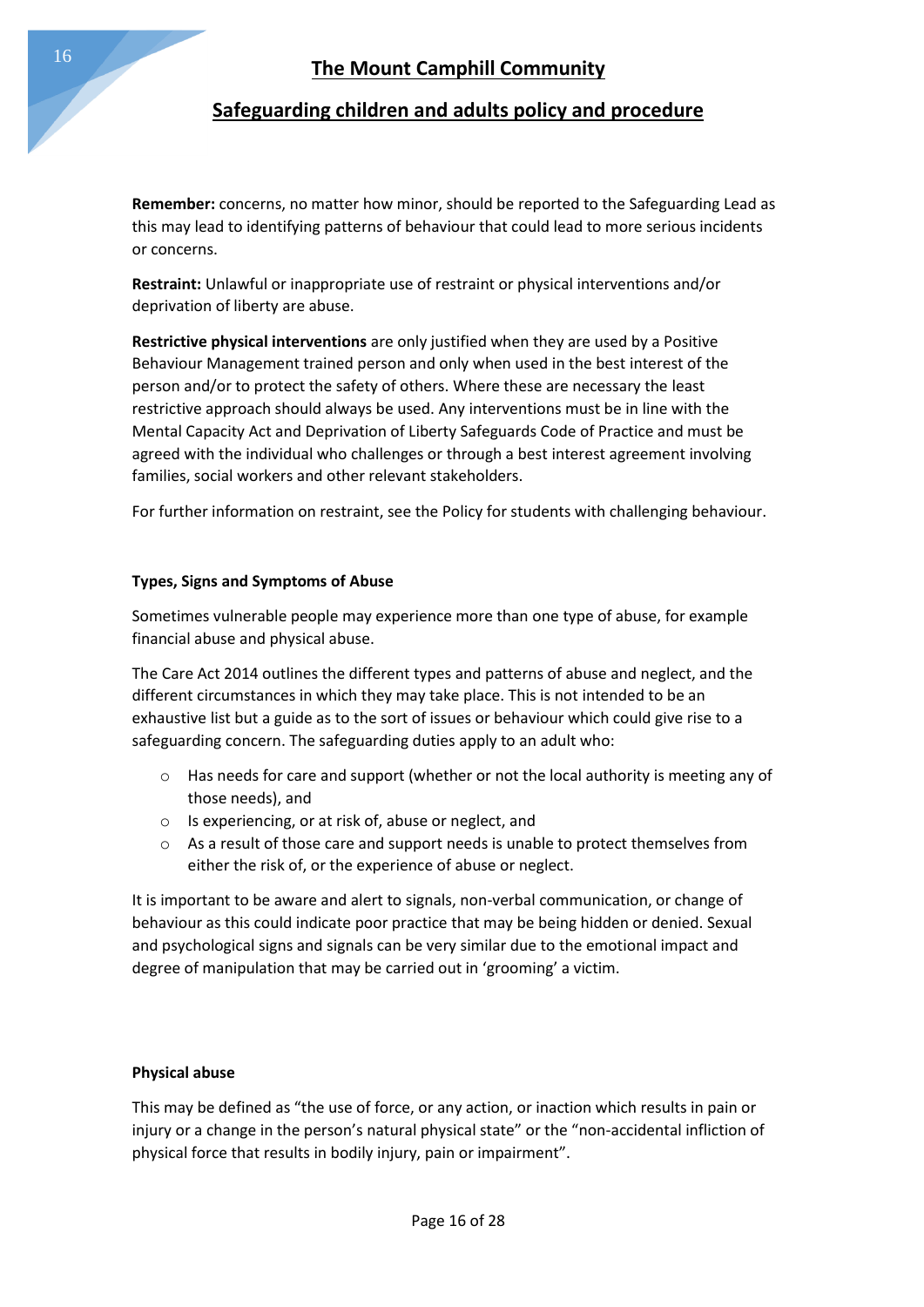### **Physical abuse includes:**

- Slapping
- Hitting
- Pushing
- Kicking
- Misuse of Medication
- Restraint
- Inappropriate sanctions

### **Signs and Signals of Physical abuse**

- Injuries in the shape of objects
- Persistent injuries
- **Injuries that have not received medical attention**
- Going to a range of different medical facilities
- Skin infections
- **•** Dehydration
- **•** Unexplained weight changes or medication being lost
- Behaviour that shows the person is afraid
- Change of behaviour or avoidance
- Injuries consistent with physical abuse

### **Sexual abuse:**

Direct or indirect involvement in sexual activity without valid consent.

### **Sexual abuse includes:**

- Rape
- Sexual assault
- Sexual acts to which the person has not consented, or could not consent or was pressured into consenting
- **•** Inappropriate touching or exposure
- Sexual advances which may not involve direct contact with the person with the learning difficulty/disability, such as repeated sexual remarks, taunts, exposure to pornographic material or being made to witness sexual activity against their wishes

### **Signs and Signals of Sexual abuse**

Sexually transmitted diseases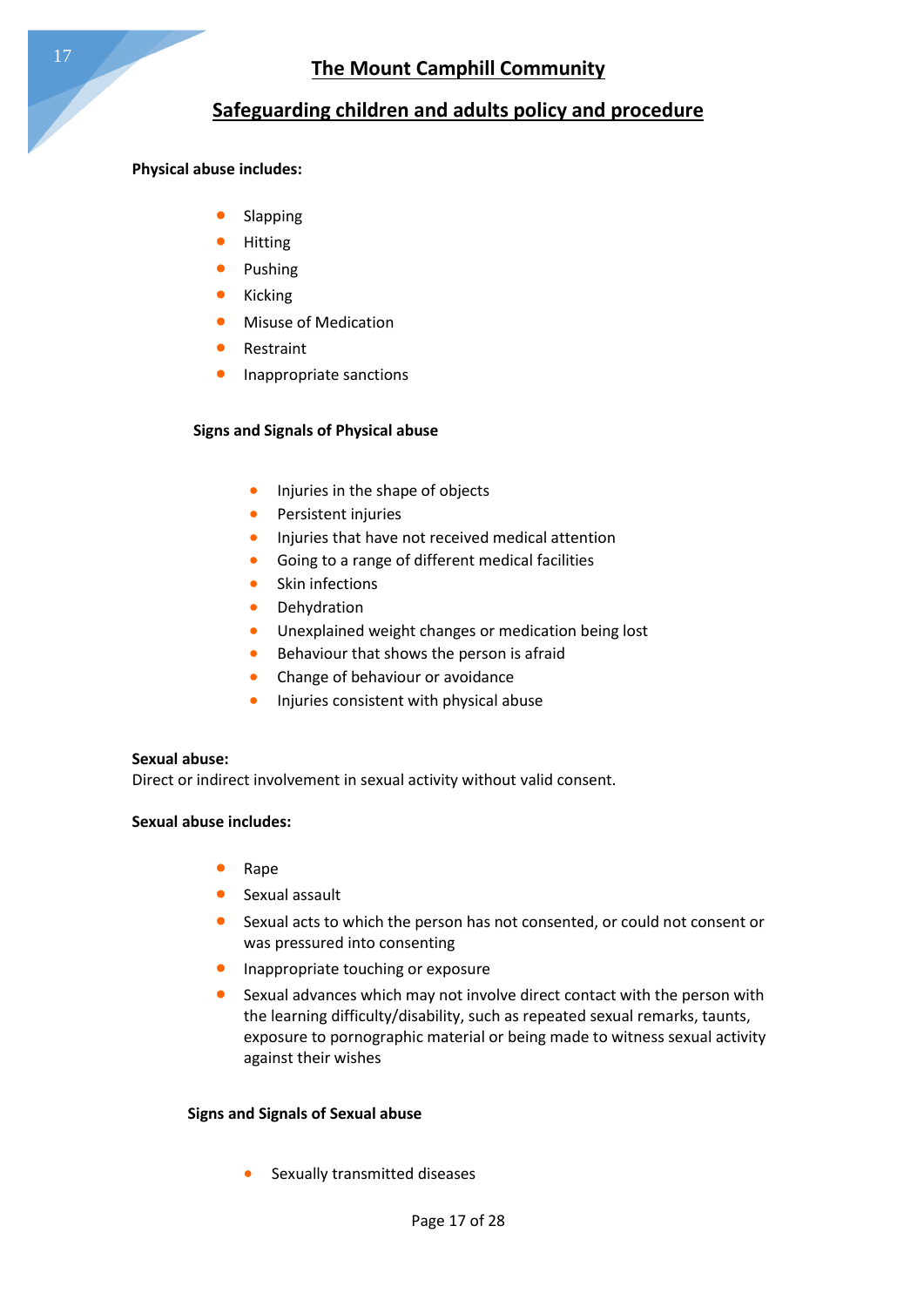- Pregnancy
- Tears / bruises/soreness in genital/anal area
- **•** Soreness when sitting
- Anorexia, bulimia or self-harm
- Sexualised behaviour

#### **Psychological abuse includes:**

- **•** Emotional ill treatment
- **•** Threats of harm or abandonment
- **•** Deprivation of contact
- **•** Humiliation
- **•** Blaming
- Controlling
- **•** Intimidation
- **•** Coercion
- **•** Harassment
- Verbal cruelty
- Isolation or withdrawal of services or support networks

#### **Signs and Signals of Psychological abuse**

- **•** Difficulty for the person to gain access to others outside of their main carer
- No access to medical care or appointments to see other agencies
- Low self esteem
- **•** Lack of confidence and increased anxiety
- **•** Increased levels of confusion
- **•** Incontinence
- Sleep disturbance
- **•** Feeling or acting as if being watched
- Difficulties with communication
- Unusual/different language
- Deference/submission to the alleged person responsible

#### **Financial abuse**:

This is the main form of abuse recorded by the Office of the Public Guardian both amongst adults and children at risk.

Financial abuse can occur in isolation but it is also likely to be connected to some other forms of abuse.

18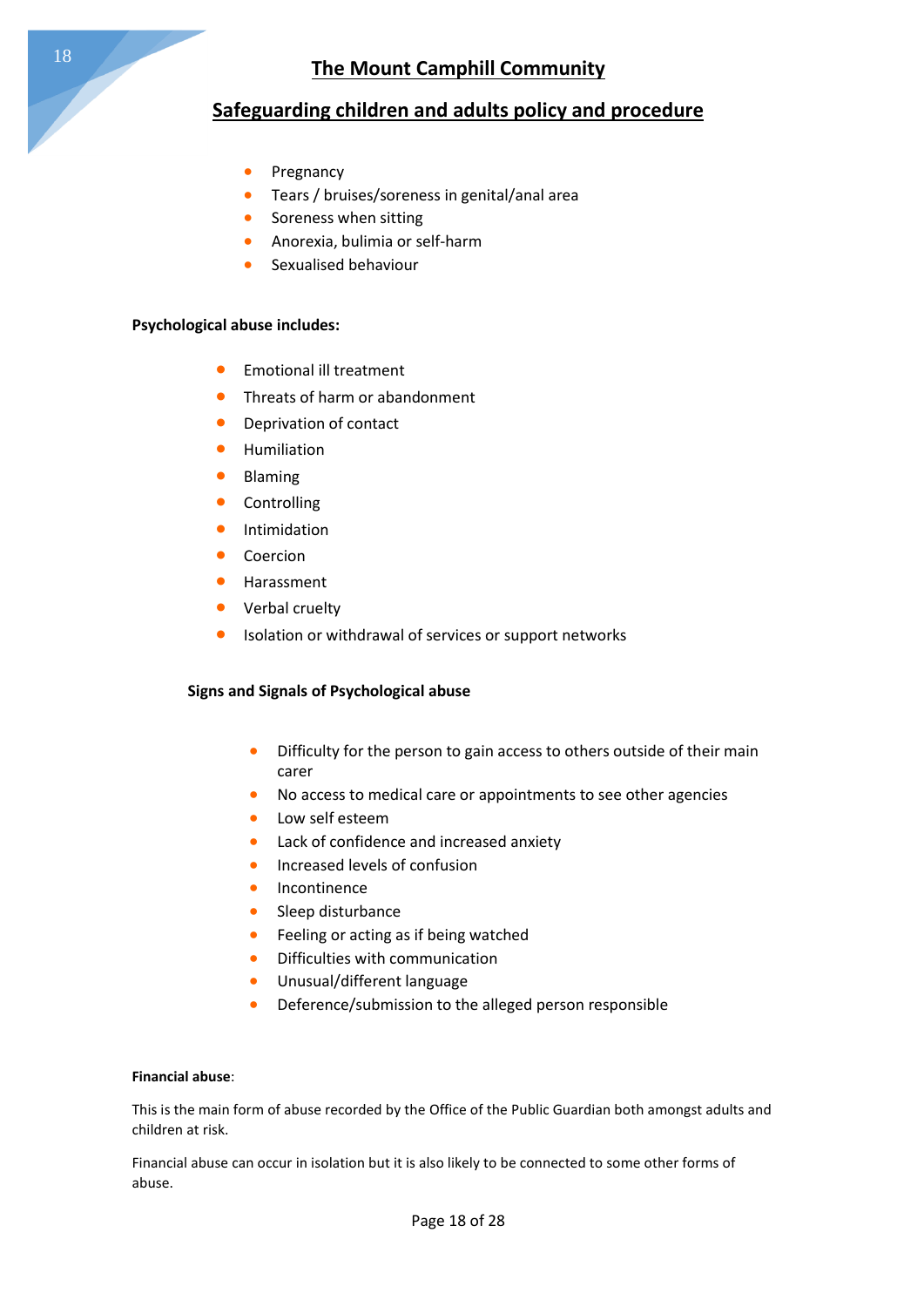### **Financial or Material abuse include**:

- Theft
- Fraud
- **•** Exploitation
- **•** Pressure in connection with wills, property, inheritance or financial transactions (this should include witnessing service user's wills and benefiting from their wills)
- Misuse or misappropriation of property, possessions or benefits (including borrowing)

### **Signs and Signals of Financial or Material abuse**

- **Sudden loss of assets**
- **•** Unusual or inappropriate financial transactions
- Visitors arrive each week on the same day a person's benefits are cashed
- $\bullet$

### **Neglect and Acts of Omission includes:**

- Ignoring medical or physical needs
- Failure to provide access to appropriate health or social care or education services
- The withholding of the necessities of life, such as adequate nutrition and heating

### **Signs and Signals of neglect or Acts of Omission**

- **•** Malnutrition
- Rapid or continuous weight loss
- Not having access to necessary physical aides
- **•** Inadequate or inappropriate clothing
- **•** Untreated medical problems
- Dirty clothing/bedding
- Lack of personal care

### **Risks Arising from Self-Neglect or a Person's Own Behaviour or Lifestyle that may be Causing Concern**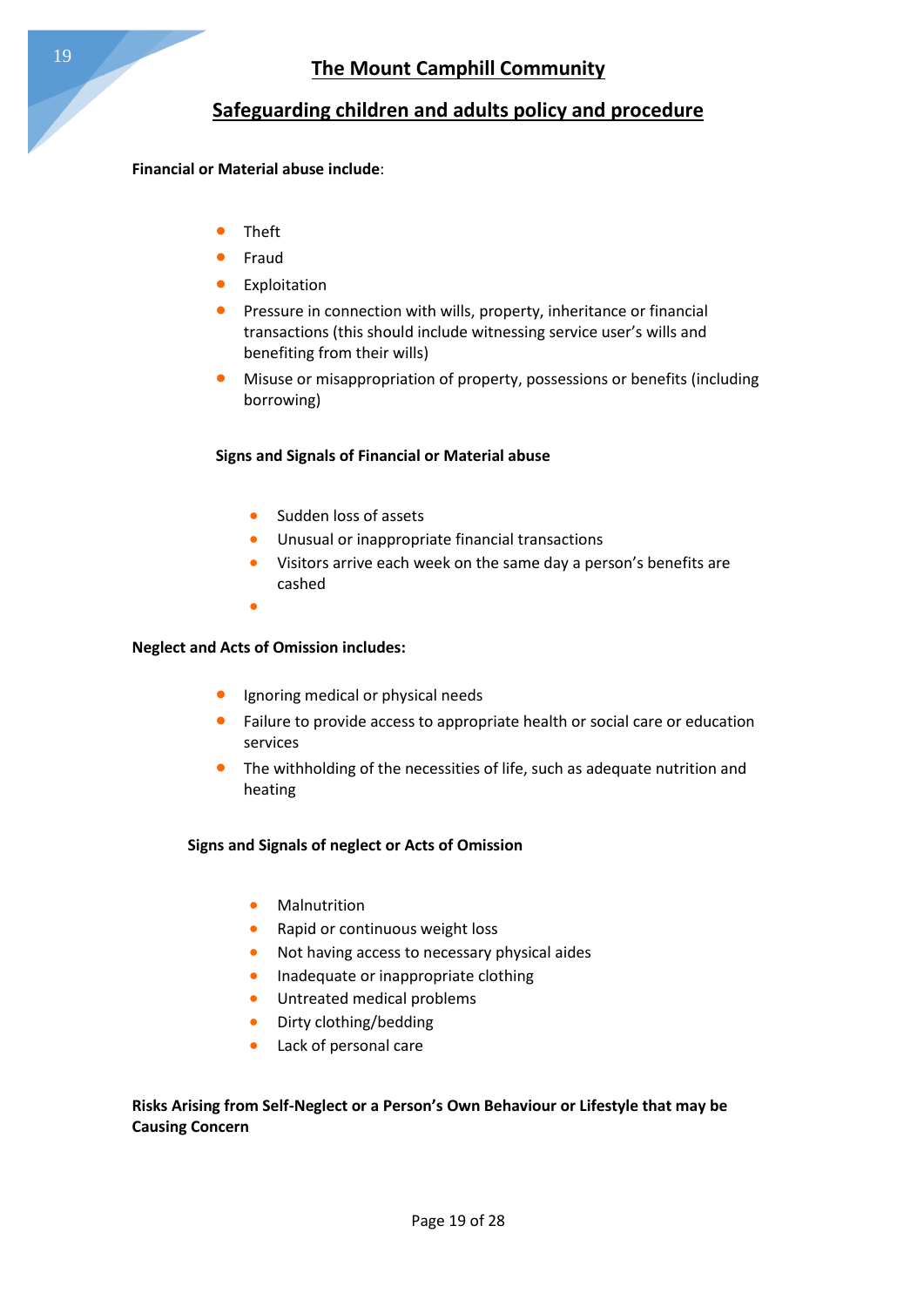An adult at risk will be considered under this procedure where they are unable to provide adequate care for themselves **and** one or more of the following situations apply:

- They are unable to obtain necessary care to meet their needs.
- They are unable to make reasonable or informed decisions because of their state of mental health or because they have a learning disability or an acquired brain injury.
- They are unable to protect themselves adequately against potential exploitation or abuse.
- They have refused essential services without which their health and safety needs cannot be met.

Often, the cases which give rise to the most concern are those where an adult at risk refuses help and services and is seen to be at grave risk as a result. If an agency is satisfied that the vulnerable adult has the capacity to make an informed decision, then that person has the right to refuse services.

In these circumstances, agencies must discuss their concerns at a Safeguarding meeting convened under this procedure where information can be shared with the vulnerable adult. Exclusion of the vulnerable adult from this process is to be the exception, and then only with good reason.

Where the adult at risk continues to refuse all assistance, this decision, together with any reasons, should be fully recorded and maintained on the person's file, with a full record of the efforts and actions taken by the agencies to assist the adult at risk.

Appropriate communication should be forwarded to the adult at risk concerned, setting out what services were offered and why and the fact of the person's refusal to accept them. This needs to make clear that the person can contact the relevant agency at any time in the future for services. In cases of high risk, consideration should be given to arrangements for monitoring the case to ensure that circumstances do not deteriorate to an unacceptable degree.

#### **Organisational abuse:**

Repeated instances of poor or inappropriate care or support may be an indication of more serious problems and this is referred to as 'organisational abuse'.

#### **Organisational abuse includes**:

- Lack of positive responses to complex needs
- Rigid routines
- Insufficient knowledge base within the service
- Lack of basic easily understood information

#### **Signs and Signals of Organisational abuse**

Poor care standards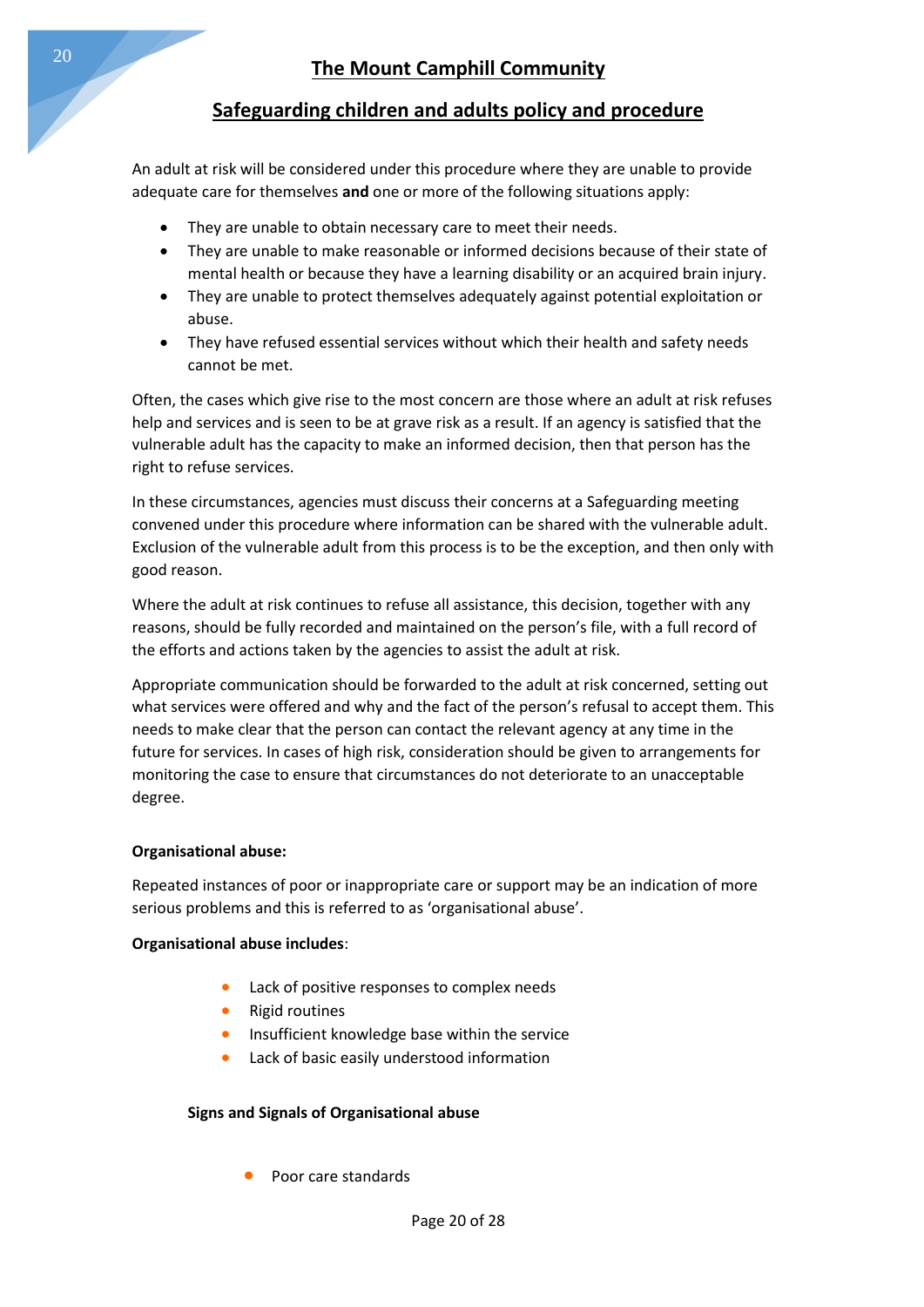Inadequate staffing

### **Discriminatory / Sectarian abuse includes:**

- Racist
- Sexist
- That based on a person's disability (e.g. a loss of rights as a citizen such as not being allowed to vote at elections)
- Inappropriate songs and banners aimed at a person's religious / political stance
- Other forms of harassment, slur or similar treatment

### **Signs and Signals of Discriminatory abuse**

- A person overly concerned about race, sexual orientation
- A person tries to be more like others
- An angry reaction to comments about 'differences'
- **•** Disparaging remarks
- A person is made to dress differently
- A persons religious/cultural beliefs are not supported or enabled

### **Hate crime or Incidents:**

Hate crime or incidents means any incident that is perceived by the victim, or any other person, to be racist, homophobic, transphobic or due to a person's religion, belief, gender, identity or disability. It should be noted that this definition is based on the perception of the victim a third party witnessing the incident.

Hate crime or incidents that involve an adult covered by the adult safeguarding procedures, should be raised as a safeguarding concern and action co-ordinated under these procedures

#### **Mate crime**:

Mate crime occurs when a person is harmed or taken advantage of by someone they thought was their friend. Mate crime can become a very serious form of abuse. In some cases victims of mate crime have been badly harmed or even killed. People with disabilities can often become the targets of this form of exploitation.

### **Mate crime includes:**

- Theft or financial abuse. The abuser might demand or ask to be lent money and then not pay it back.
- Physical assault or abuse. The abuser might manipulate, mislead or make the person feel worthless.
- Sexual assault or abuse. The abuser might harm or take advantage of the person sexually.

### **Self-neglect:**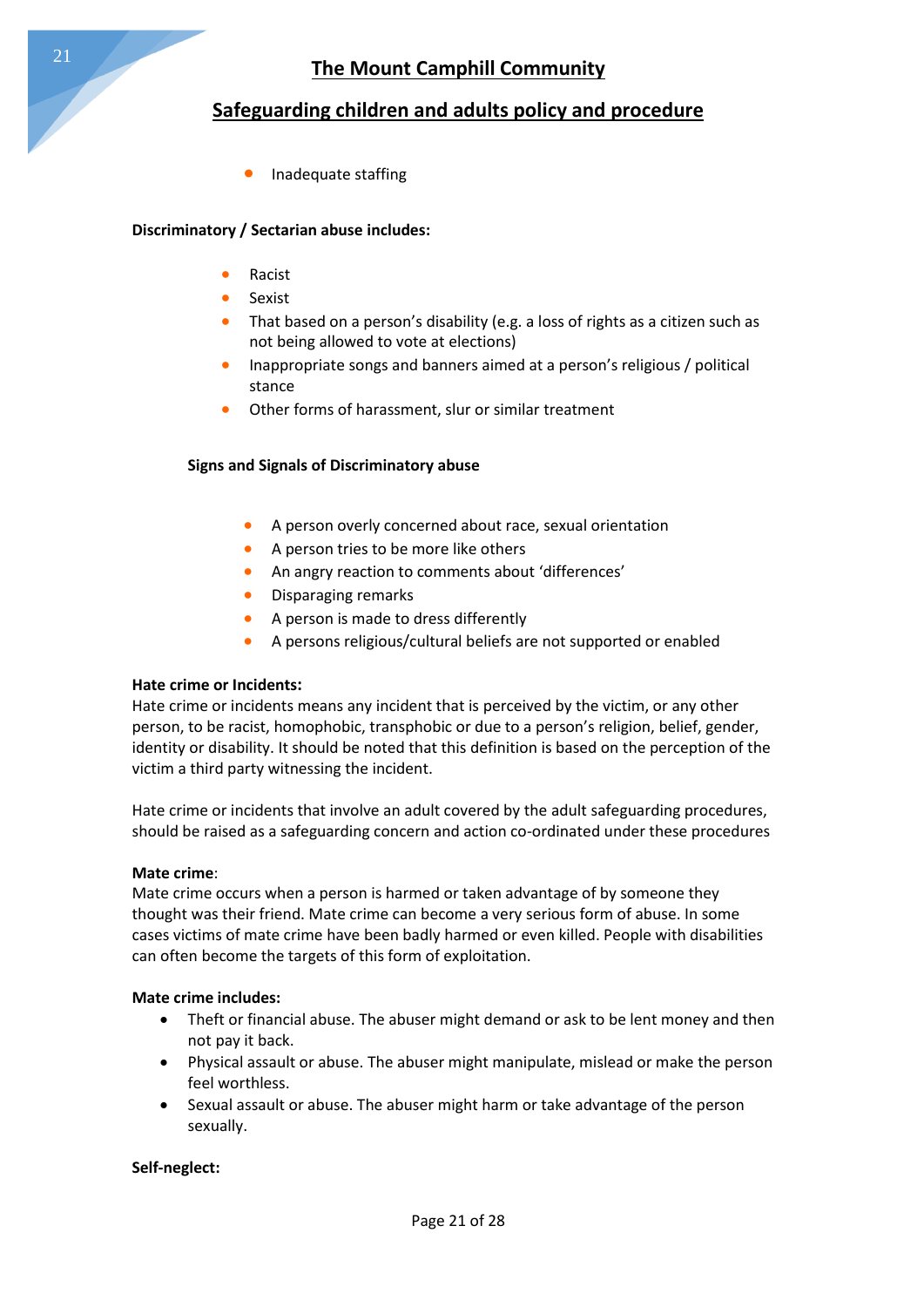Self-neglect is 'the inability to maintain a socially and culturally accepted standard of selfcare with the potential for serious consequences to the health and well-being of people who self-neglect and perhaps even to their community' (Gibbons, 2006).

### **Self-neglect includes:**

- A person who is either unable or unwilling to provide adequate care for themselves.
- A person who is unable or unwilling to obtain necessary care to meet their needs, and/or
- Declining essential support without which their health and safety needs cannot be met.

### **Signs and Signals of Self-neglect:**

- Living in a very unclean environment.
- Neglecting household maintenance and therefore creating hazards or fire risks.
- Having eccentric behaviour or lifestyles such as obsessive hoarding.
- Poor diet and nutrition (no fresh food or food is mouldy and very out of date).
- Refusing necessary help from co-workers in relation to personal hygiene and care
- Having poor personal hygiene, poor health, sores or long toe nails.

### **Modern slavery**:

Modern slavery exists in the UK and can be perpetrated against men, women and children, UK nationals and those from abroad. These crimes are often called human trafficking. The true extent and nature of modern slavery in Sussex is not presently known as this crime remains largely invisible to the general public

#### **Modern slavery includes:**

- Exploitation in the sex industry
- Forced labour
- Domestic servitude in the home
- Forced criminal activity

### **Signs and Signals of Modern slavery:**

- Victims may show signs of physical or psychological abuse, look malnourished or unkempt, or appear withdrawn.
- They may rarely be allowed to travel on their own, seem under the control or influence of others, rarely interact or appear unfamiliar with their neighbourhood.
- Victims may be living in dirty, cramped or overcrowded accommodation.
- They may have no identification documents, have few personal possessions and always wear the same clothes day-in-day-out.
- They may have little opportunity to move freely and may have had their travel documents retained.
- Victims may be dropped off or collected for work on a regular basis either very early or late at night.

**PREVENT:**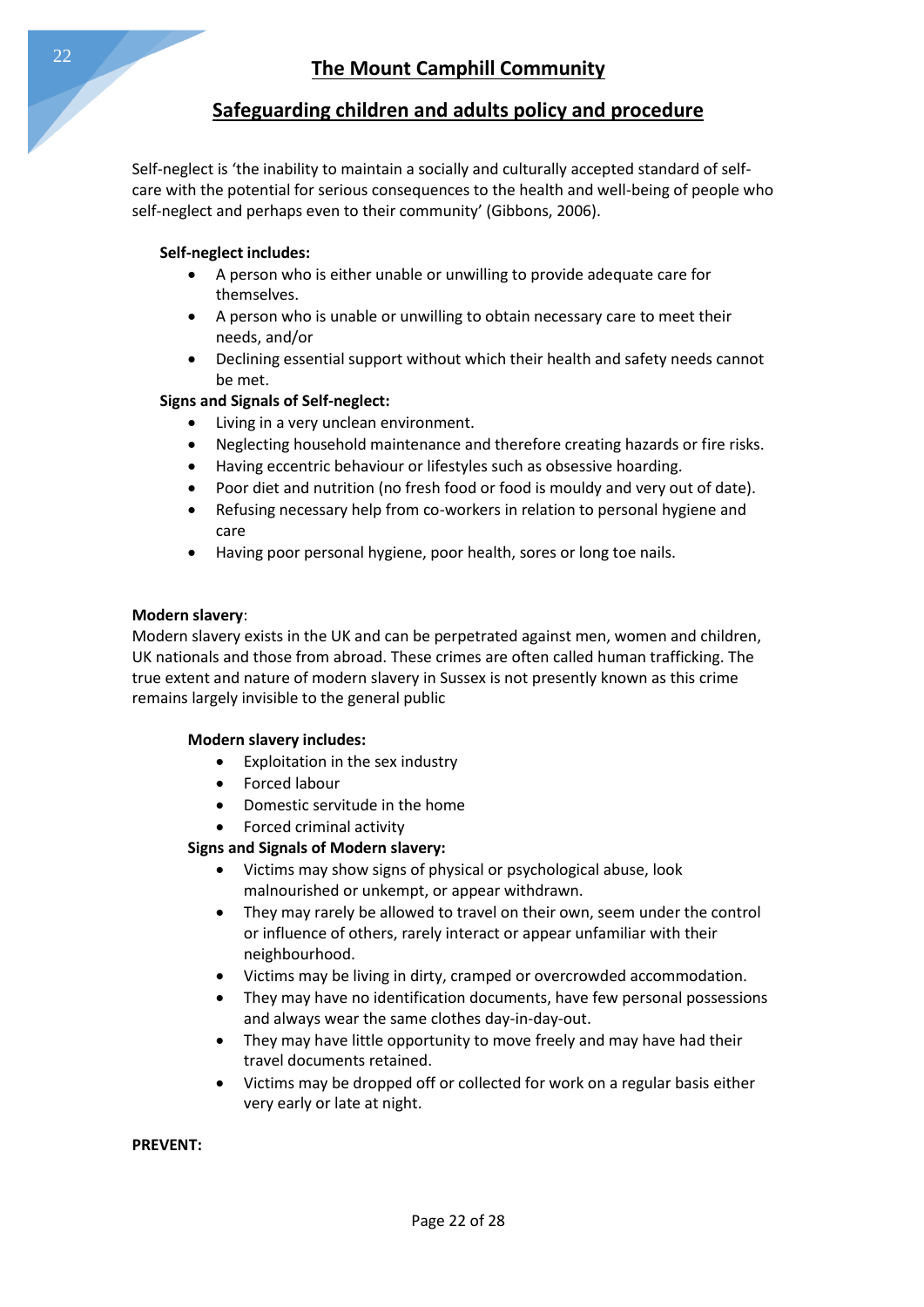Prevent is a key part of the Government's Counter Terrorist Strategy. Its aim is to stop people becoming terrorists or supporting terrorism. Early intervention to divert people away from being drawn into terrorist activity is at the heart of Prevent.

Indicators for vulnerability to radicalisation include:

- Family tensions.
- Sense of isolation.
- Migration.
- Distance from cultural heritage.
- Experience of racism or discrimination.
- Feeling of failure.

Indicators that someone might be engaged with an extremist group include:

- Spending time in the company of suspected extremists.
- Changing their style of dress or personal appearance to accord with the group.
- Their day-to-day behaviour becoming increasingly centred on or around an extremist ideology, group or cause.
- Loss of interest in other friends and activities not associated with the extremist ideology, group or cause.
- Possession of material or symbols associated with an extremist cause.
- Attempts to recruit others to the ideology, group or cause.
- Communication with others that suggests identification with an ideology, group or cause.

Should one notice or know of any of the above, 'Channel' is the name of the process of identifying and referring a person for early intervention and support. For further information see[: https://www.gov.uk/government/policies/protecting-the-uk-against](https://www.gov.uk/government/policies/protecting-the-uk-against-terrorism/supporting-pages/prevent)[terrorism/supporting-pages/prevent](https://www.gov.uk/government/policies/protecting-the-uk-against-terrorism/supporting-pages/prevent)

At The Mount any concern regarding radicalisation or grooming must be referred to the DSL or safeguarding group using the Mount safeguarding procedure. There is an antiradicalisation risk assessment stored on the M-Drive.

Furthermore prevention and early intervention are important and to this end at The Mount Camphill Community we promote '**British Values'** through our spiritual, moral, social and cultural life, which permeates The Mount. This is based on the acceptance of the spiritual uniqueness of each human being, regardless of religious, racial or ethnic background, and supports the development of the 'whole person'.

At The Mount we recognise that such development is most successful when these values and attitudes are promoted by all the co-workers and Staff and provide a model of behaviour for students.

**British values** are defined as "democracy, the rule of law, individual liberty and mutual respect and tolerance for those with different faiths and beliefs".

#### **Domestic abuse**

In 2013, the Home Office announced changes to the definition of domestic abuse: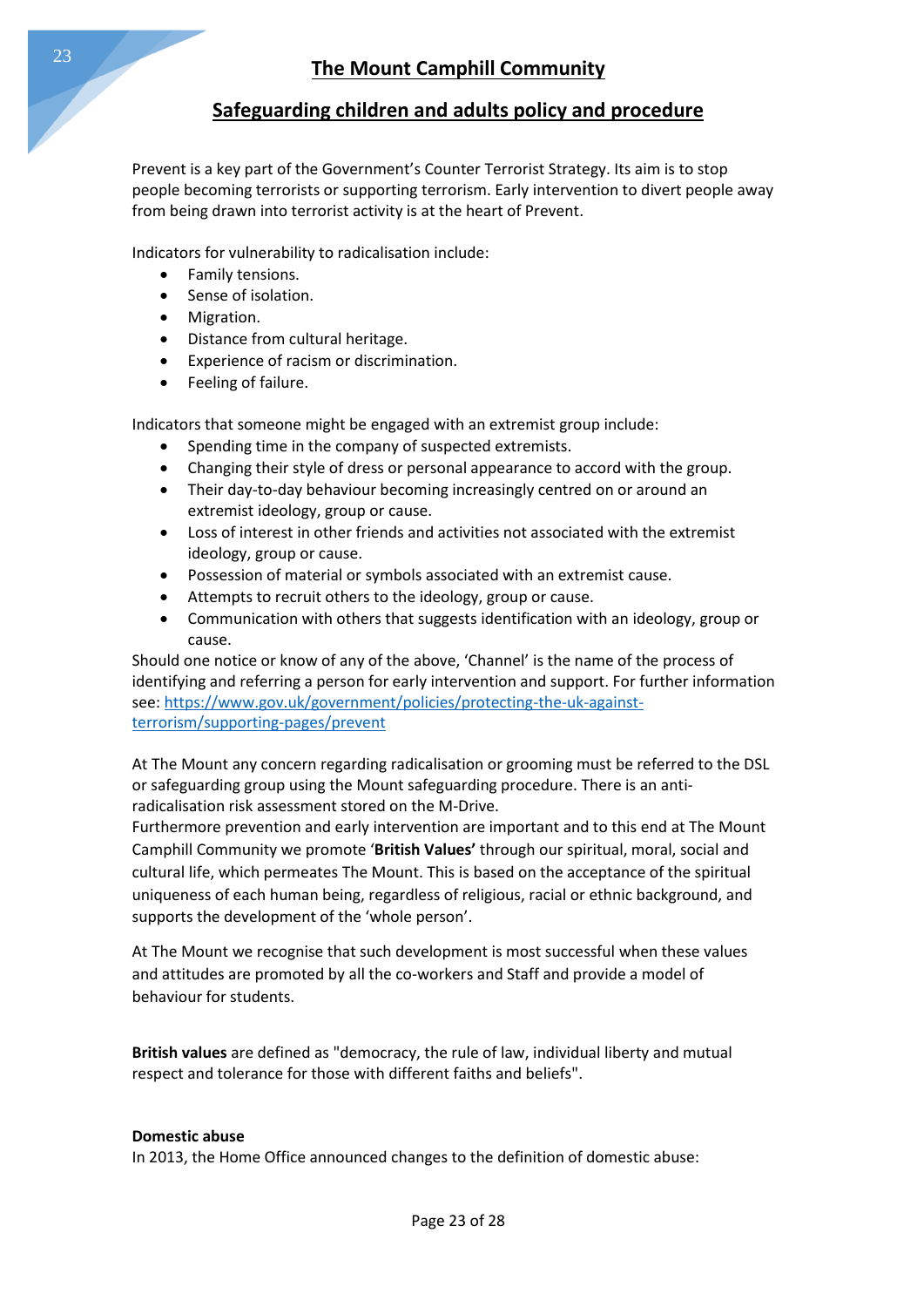- Incident or pattern of incidents of controlling, coercive or threatening behaviour, violence or abuse by someone who is or has been an intimate partner or family member regardless of gender or sexuality.
- Age range extended down to 16 years and over.

Domestic abuse includes intimate partners and other family members, and much safeguarding work (that meets the criteria set out in the 3 Key Tests) that occurs in a person's home is concerned with domestic abuse.

### **Domestic abuse includes:**

- Psychological
- Physical
- Sexual
- Financial
- Emotional and
- So called 'honour' based violence (When family members feel that dishonour has been brought to their family. Many victims are so isolated and controlled that they are unable to contact the police or other organisations).

### **Investigators**

**We are not all investigators,** only those identified to do so as a result of a multi-agency Safeguarding meetings should undertake investigations. Ideally, the person identified as the investigator for a particular case should have undertaken the 3 or 4 day specialist training. Their tasks will include collecting and verifying information from files, other agencies, relatives, staff and so on. It may involve interviewing the vulnerable adult, possibly with the police, and other relevant people. They will produce a comprehensive factual report which in most cases will include a risk assessment and some recommendations for action.

### **Preserving or Protecting Evidence**

### **Note: In traumatic situations, it may not be possible to follow this guidance exactly.**

#### **Do the best you can.**

Your first responsibility is the **safety and welfare of the abused person**, but immediate action may be necessary to preserve or protect evidence.

Your action may be vital in any future proceedings and the success or failure of any investigation may depend upon what you **do** or **not do** in the time whilst you are waiting for the Police to arrive.

#### **Incidents of Physical and/or Sexual Assault**

Following allegations of physical and/or sexual assault, consideration will be given to organising, with the abused adult's consent, a medical examination. Any examination will ideally be carried out by a Forensic Medical Examiner who will be contacted by the Police.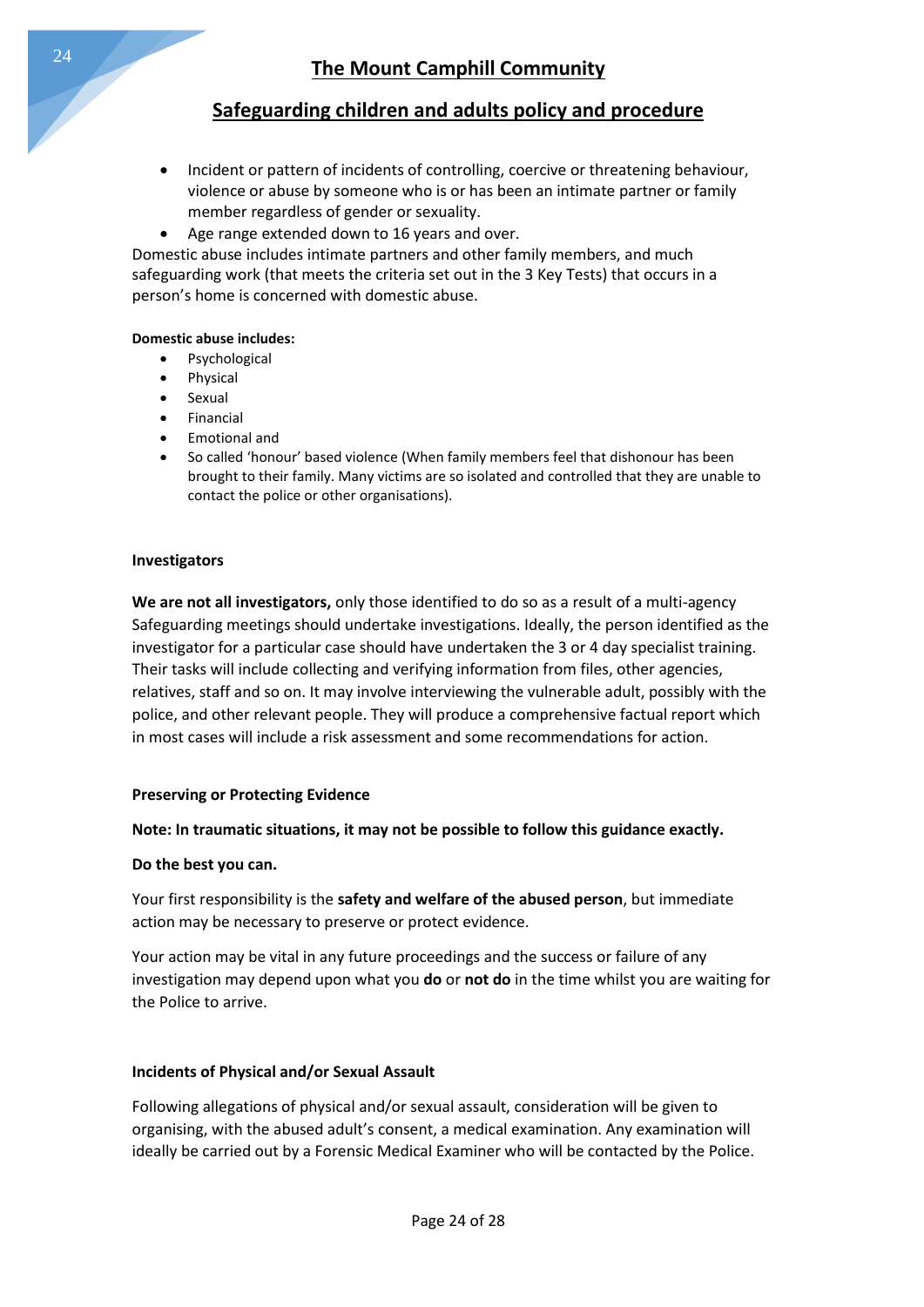· If the abused person has a physical injury and it is appropriate for you to examine it, always obtain their consent first.

· Only touch what you have to. Wherever possible, leave things as they are.

· Strongly advise the abused person not to wash or remove clothing.

· Preserve the abused person's clothing and footwear, do not wash or wipe them. Handle them as little as possible.

· Preserve anything that is used to comfort the abused person, for example, a blanket.

· Do not clean up, do not wash anything or in any way remove fibres, blood and the like.

· Try not to touch items/weapons. If you have to, as before keep handling to a minimum. Put them in a clean dry place until the Police collect them.

· The room should be secured and no-one allowed to enter unless necessary to support you, the abused person and/or the person alleged responsible, until the Police arrive.

· If the alleged person is also a student at The Mount, a separate member of staff needs to be assigned to them.

### **Incidents of Theft/Financial Abuse**

With the person's consent, secure all receipts, bankbooks, bank statements, benefit books and the like.

#### **Methods of Preservation**

· For most items use clean paper, a clean paper bag or a clean envelope. Do not lick the envelope to seal it.

- · For liquids, use a clean glass.
- · Do **not** handle items unless really necessary to move and make safe.

### **Confidentiality and Information Sharing**

Children and Adult at risk enquiries, investigations and conferences can only be successful if professional staff share and exchange all relevant information. That information must be treated as confidential at all times and staff will be bound by the ethical and statutory codes that cover confidentiality and data protection.

Disclosure of confidential personal information without the consent of the person providing it may take place under circumstances, which must be capable of justification. Problems around the disclosure of information can be avoided if the consent of the individual is obtained, preferably in writing, so long as they have mental capacity to consent.

Disclosure may be necessary in the public interest where a failure to disclose information may expose more harm than exposing information would.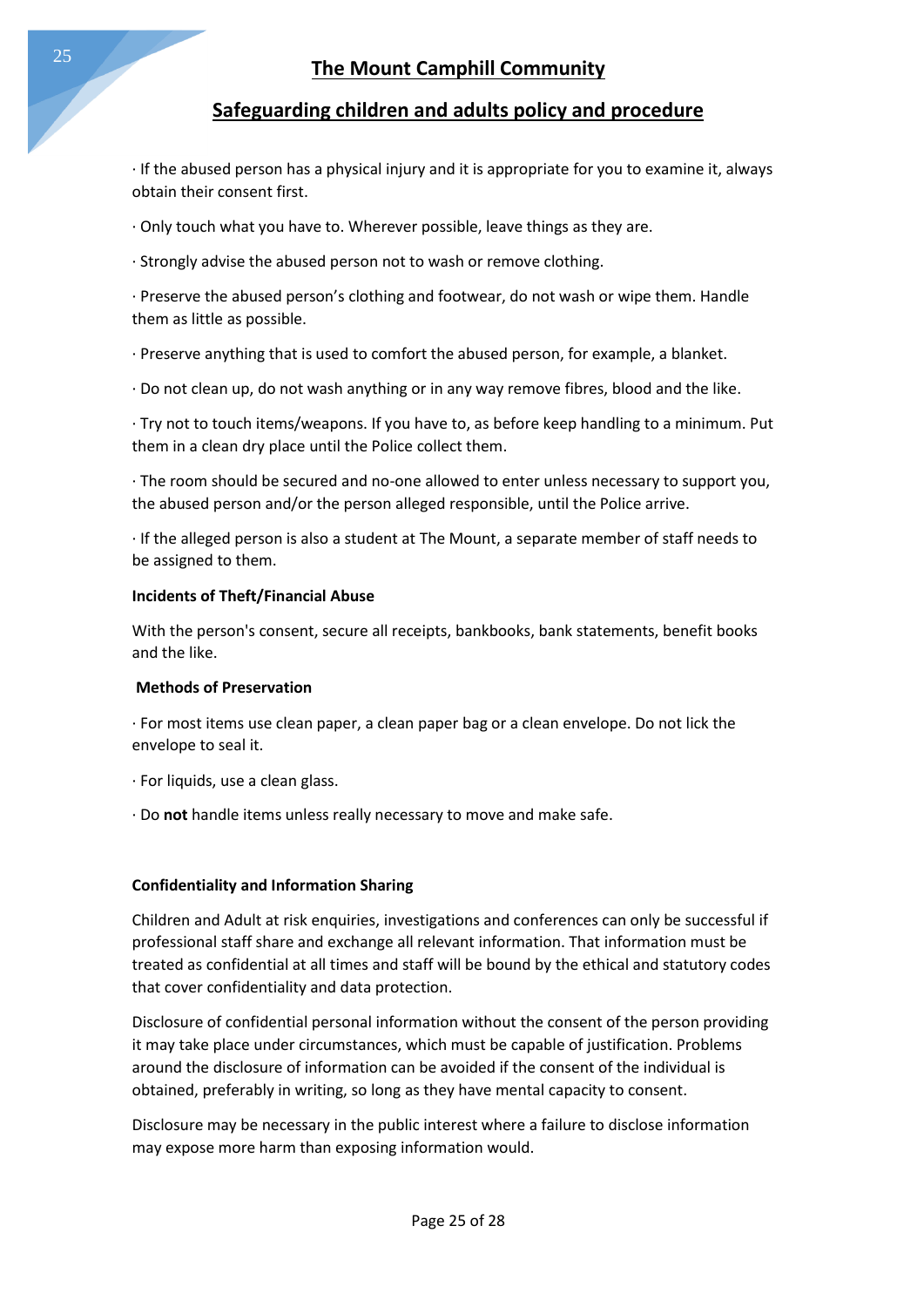All those providing information should take care to distinguish between fact, observation, allegation and opinion. It is important that, should any information exchange be challenged in respect of a breach of confidentiality or, for example, as a breach of the Human Rights Act, the information can be supported by evidence.

Concerns may arise within an agency as information comes to light about a person with whom the service is already in contact. Whilst professionals should seek in general to discuss any concerns with the individual and their carers and seek agreement to share the knowledge with other relevant agencies, this should not be done where such discussion and agreement-seeking will jeopardise the safety of the individual.

Information must be adequate, relevant and not excessive in relation to the purpose for which it is held and must be held no longer than is necessary for that purpose.

Each agency is responsible for maintaining their own records on work with vulnerable adult protection cases. The agency should have a policy stating the purpose and format for keeping the records and for their destruction.

In the case of a Child inquiry parents must be informed at all times unless there is a concern that the parents or family are involved with the situation of abuse.

Incident reports and any other documentation relating to an incident or a situation of abuse must be filed safely in a locked cabinet only to be seen by members of staff who are responsible for the welfare of the student involved.

#### **Safeguarding concern:**

Depending on the nature of concern, the risk and outcomes the adult wants to achieve, informs what is the most appropriate and proportionate response to the concern, e.g. causing an enquiry to be made by another organisation/agency.

#### OR

There are possible indicators of organisational abuse e.g. significant numbers of low level, or other, concerns affecting more than one adult and concerns that the systems, processes and/or management of these may be failing to safeguard a number of adults leaving them at risk of harm or significant harm.

The investigation is undertaken by an Enquiry Officer/s from appropriate statutory assessment services.

The Mount may be invited to co-operate with any investigation. This may include:

- Providing a statement
- Attending safeguarding meetings/case conferences and being part of core group meetings, following a Child Protection Plan (CPP)

### **Young people moving into adulthood and care leavers (transition)**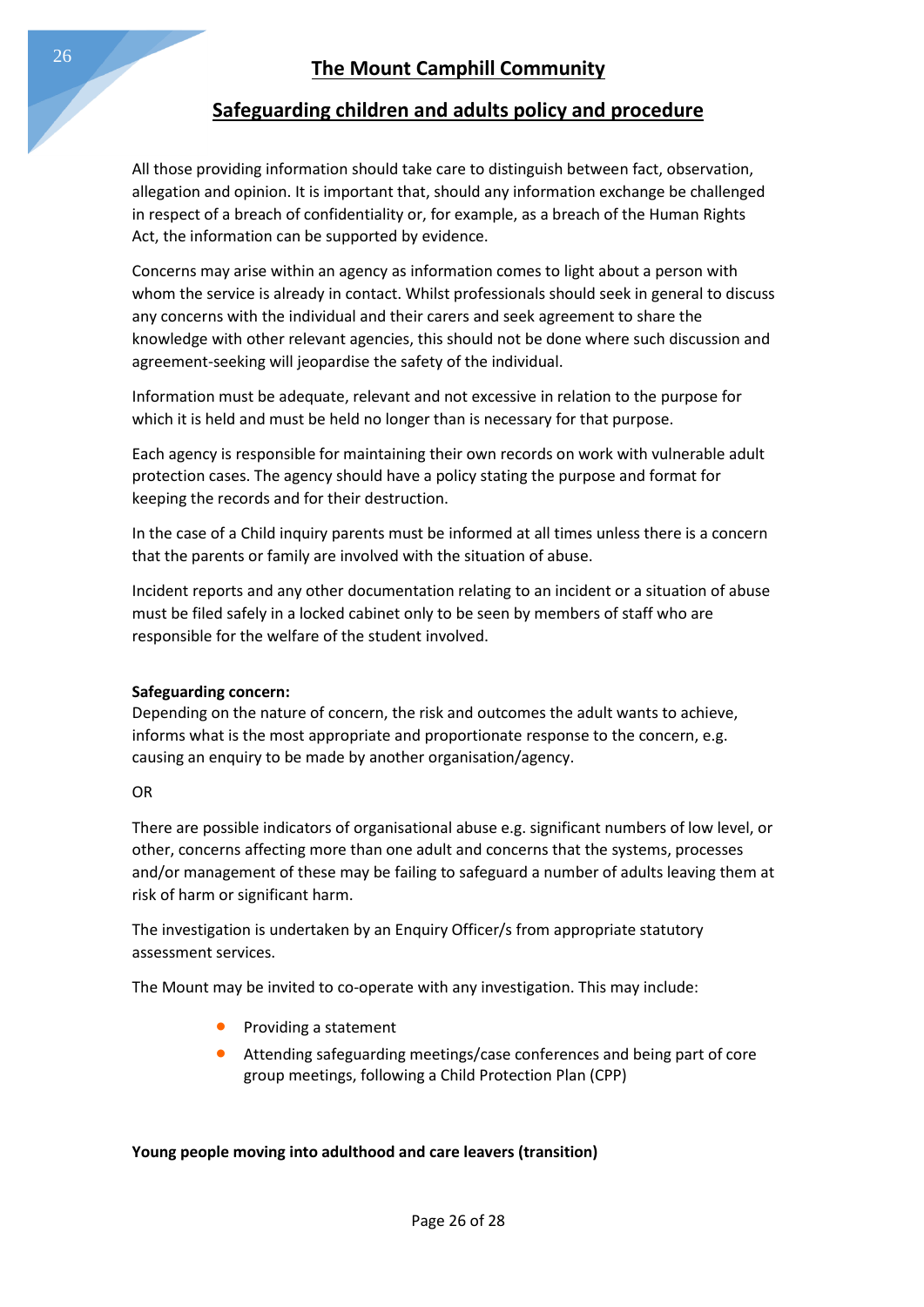Where a concern of abuse relates to a person under 18 years, child protection procedure will apply and an appropriate representative from adult services should be involved. If the person is 17 years of age and about to become 18, discussion should be held between child protection and adult services regarding which service and procedures would be most appropriate to take forward the enquiry if one is required.

Robust joint working arrangements between children's services and adult social care need to be put in place to ensure that the medical, psychosocial and vocational needs of children leaving care are addressed as they move to adulthood. The care needs of the young person should be at the forefront of any support planning and require a co-ordinated multi-agency approach. Assessment of care needs at this stage should include issues of safeguarding and risk.